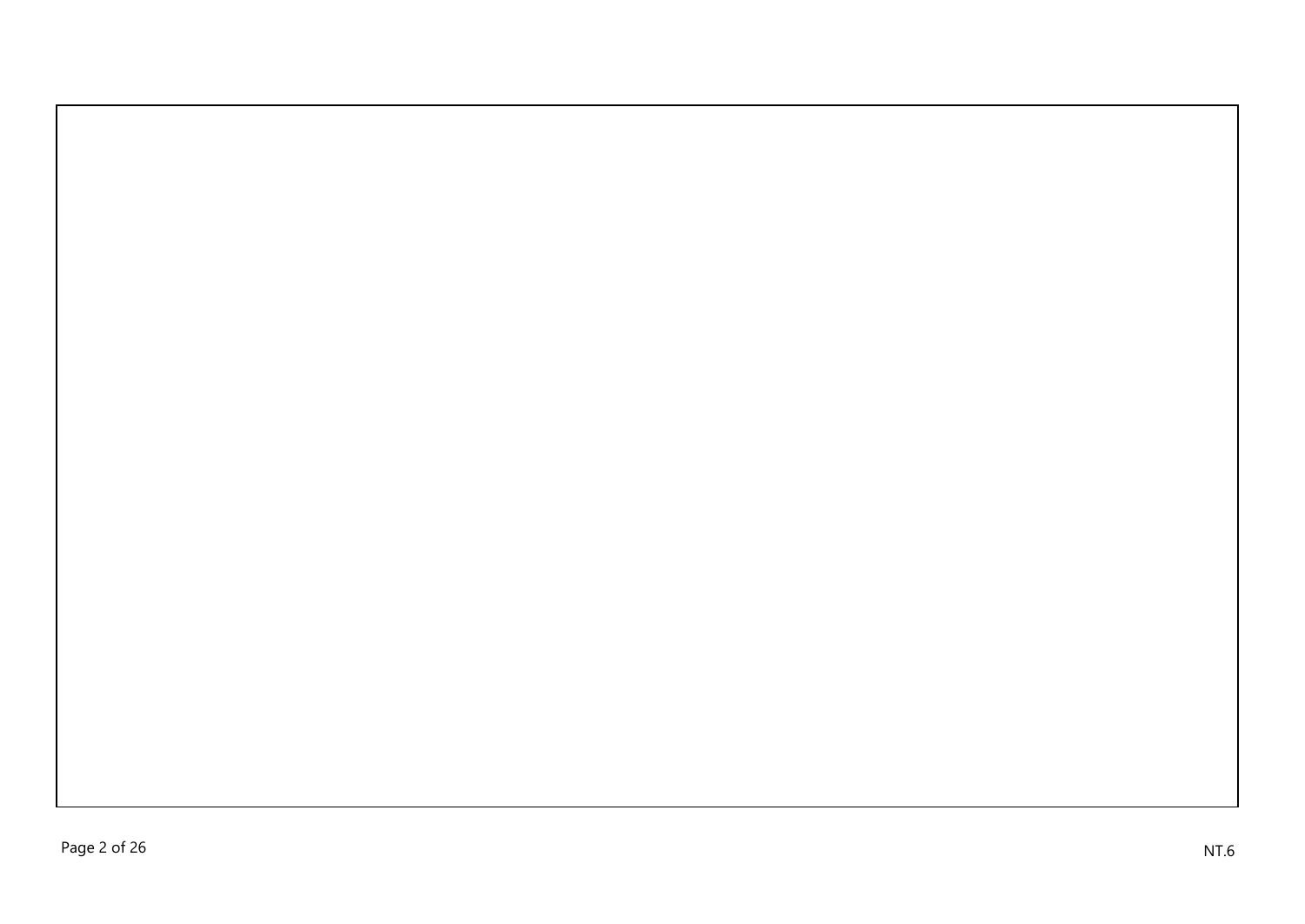| #              | Island           | House Name       | Name                | Sex       | National ID | ، ه ، ره<br>د <u>،</u> برگ            | ىئرىتر                                            |
|----------------|------------------|------------------|---------------------|-----------|-------------|---------------------------------------|---------------------------------------------------|
|                | Th. Thimarafushi |                  |                     |           |             |                                       |                                                   |
|                | Th. Thimarafushi | Aabaadhu Asseyri | Mohamed Faisal      | M         | A007283     | پر پر دره عدد<br>مرحوم مرسومبر        | ورەرو زەب و                                       |
| $\overline{c}$ | Th. Thimarafushi | Aaraasthu        | Mohamed Eyman       | M         | A261363     | ۇ ئۆر 2 ج                             | ورەرو روم                                         |
| $\overline{3}$ | Th. Thimarafushi | Aaru             | Fathimath Shareefa  | F         | A065938     | پر<br>مربر                            | توجرة شريرته                                      |
| $\overline{4}$ | Th. Thimarafushi | Aaru             | Aminath Hassan      | F         | A082887     | پڑ پڑ                                 | ۇ ئەستىھ ئەسكەنلە                                 |
| 5              | Th. Thimarafushi | Aaru             | Hawwa Mohamed Adam  | F         | A087109     | پڑ پڑ                                 | גם 4 כגם גב 4 גם<br>גבוע המבט הטב                 |
| $\,$ 6 $\,$    | Th. Thimarafushi | Aaru             | Jailam Abdul Sattar | ${\sf M}$ | A394123     | دمجر                                  | د ده ده ده ده دود                                 |
| $\overline{7}$ | Th. Thimarafushi | Ablagheege       | Ahmed Hassaan       | ${\sf M}$ | A087114     | رە ئەزە                               | رەرد رەپ                                          |
| 8              | Th. Thimarafushi | Ablagheege       | Hassan Hameed       | ${\sf M}$ | A269555     | رە ر<br>مەھمەر ئ                      | پرستمبر پر پر                                     |
| $\overline{9}$ | Th. Thimarafushi | Ali Aabaadhu     | Ibrahim Mohamed     | ${\sf M}$ | A268947     | ړ په ژه تر<br>مريخ مر                 | ە ھەترىر <i>2</i><br>ور ەر د<br><i>د بە</i> ر تەر |
| 10             | Th. Thimarafushi | Alsam Villa      | Ali Ibrahim         | ${\sf M}$ | A085239     | ئۇسكۇمۇ                               | ړې ره پر د                                        |
| 11             | Th. Thimarafushi | Alsam Villa      | Aishath Moosa       | F         | A087073     | ىر ئۇسكۇ <sub>م</sub> بۇ              | ا پر مرکز دیگر<br>اور در مسکوهی<br>حر مشر         |
| 12             | Th. Thimarafushi | Alsam Villa      | Ubaidhulla Ali      | ${\sf M}$ | A091018     | ئۇسكۇمۇ                               | رحى مرمزالله رمزمي                                |
| 13             | Th. Thimarafushi | Alsam Villa      | Usaidhulla Ali      | ${\sf M}$ | A265520     | ىر ئۇسكۇ <sub>م</sub> بۇ              | 5 كىروتراللە كەمچ                                 |
| 14             | Th. Thimarafushi | Aluvimaage       | Naseema Ali Maniku  | F         | A270525     | ە ئۇرۇپ                               | لترسوقر<br>ړ په په تر په                          |
| 15             | Th. Thimarafushi | Aluvimaage       | Adam Zubair         | ${\sf M}$ | A270529     | ر د و و ،<br>مرمومو د                 | 3,000                                             |
| 16             | Th. Thimarafushi | Amaaz            | Fathmath Zilma      | F         | A265516     | درمي                                  | تزوذة برقت                                        |
| 17             | Th. Thimarafushi | Amaaz            | Ibrahim Hamdhaan    | M         | A265517     | بروه                                  | ە ھەترىرى<br>رەھىرىرى<br>برو تر تر                |
| 18             | Th. Thimarafushi | Aman             | Fathimath Luha      | F         | A271335     | رزه                                   | ء مر د<br>ترموخ <i>م</i> و<br>ستەپر               |
| 19             | Th. Thimarafushi | Amshaah          | Mohamed Nasir       | M         | A113275     | پروشور                                | ورەرو شبەر                                        |
| 20             | Th. Thimarafushi | Amshaah          | Hussain Nasir       | M         | A248349     | رەپە                                  | رحم میں مگر ہے۔<br>م                              |
| 21             | Th. Thimarafushi | Anbugasdhoshuge  | Saamath Usman       | F         | A058841     | ر سرور ده بود و پر<br>در سرحانی سوفرس | مع د ح<br>چە ئە ئەر                               |
| 22             | Th. Thimarafushi | Anbugasdhoshuge  | Ibrahim Rasheed     | M         | A058951     | ر<br>پرسرچي کوترنوي                   | ە ھەترىر <sup>ە</sup>                             |
| 23             | Th. Thimarafushi | Anbugasdhoshuge  | Fazeela Usman       | F         | A123963     | ر<br>در سرچ که سوترس                  | ۇ ئىدۇ ھۇرگىر                                     |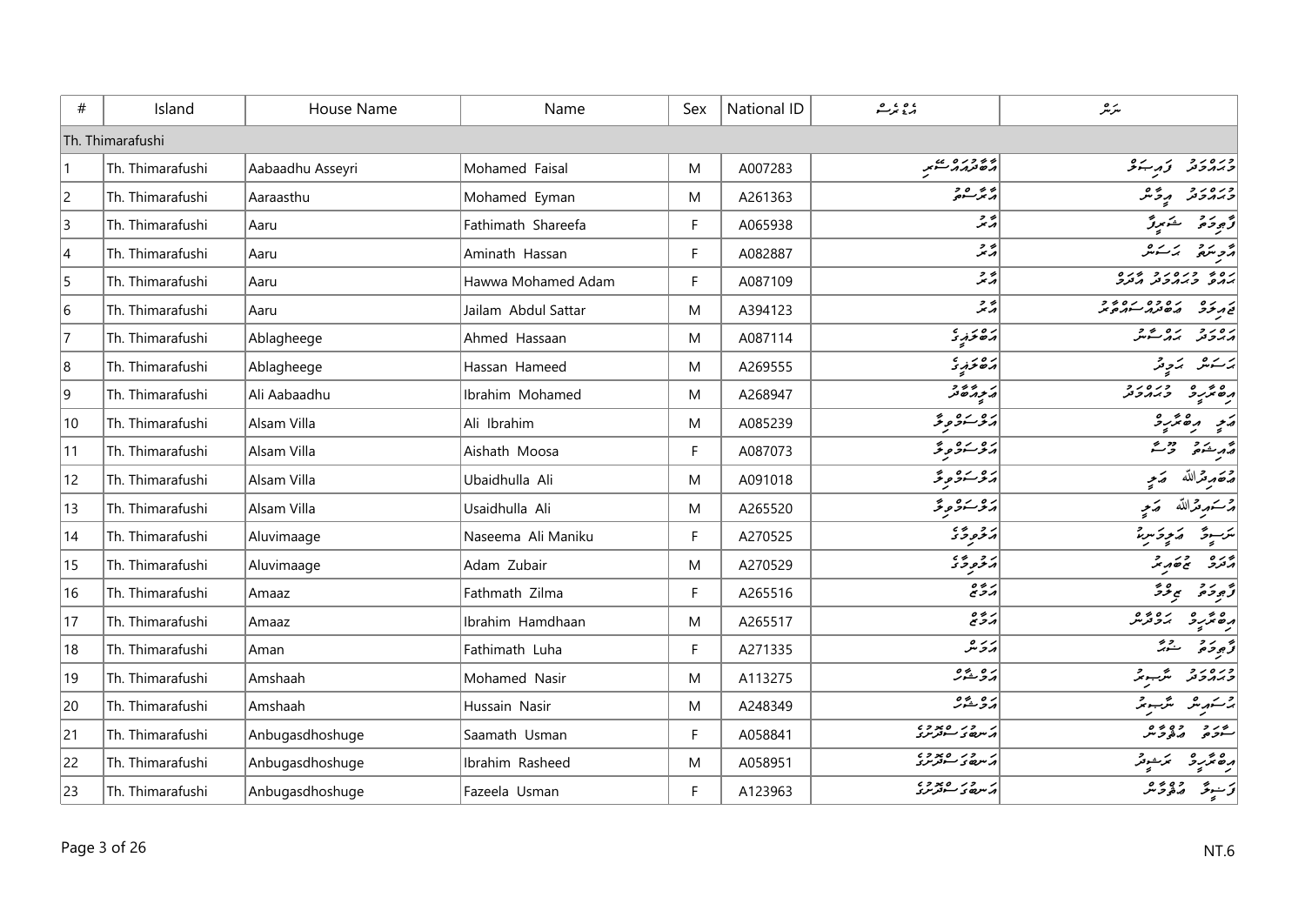| 24 | Th. Thimarafushi | Anbugasdhoshuge    | Aminath Usman          | F         | A259638 | پر سرچ ر صوبر و د<br>هرسرچه که مسافرس   |                                                                     |
|----|------------------|--------------------|------------------------|-----------|---------|-----------------------------------------|---------------------------------------------------------------------|
| 25 | Th. Thimarafushi | Anbugasdhoshuge    | Zaid Usman             | M         | A259640 | ر سرچ ر ه پو د پ<br>پرسرچي سنگورنوي     | ىم بۇ ھۇۋىر                                                         |
| 26 | Th. Thimarafushi | Anbugasdhoshuge    | Fathimath Shaffa       | F         | A259641 | ر سرچر وړي.<br>د سرچي سوترس             | أوجوحه ينبهو                                                        |
| 27 | Th. Thimarafushi | Anbugasdhoshuge    | Ahmed Haisam           | M         | A351788 | ر<br>پرسرچ کی سوتوری                    | ړه رولندې                                                           |
| 28 | Th. Thimarafushi | Annaarumaage       | Siyana Ahmed Manik     | F         | A104990 | ر ه ۶ و ۶ و<br>مرس مربو و               | سەر ئەرەر دىر بور                                                   |
| 29 | Th. Thimarafushi | Annaarumaage       | Saifan Ahmed Manik     | M         | A158802 | ر ۵ ۶ ۶ ۶ ۶<br>۸ سرسربرو ی              | سكروكش مدود ورادر                                                   |
| 30 | Th. Thimarafushi | Annaarumaage       | Dr. Nuhadh Nashid      | ${\sf M}$ | A251953 | ر ه ۶ و ۶ و<br>پرس سر پر <del>ر</del> و | ×20 ر مرکز گرشونر<br>ج <i>نا</i> ھ بر گرکز گرشونر                   |
| 31 | Th. Thimarafushi | Annaarumaage       | Hussain Shiman         | M         | A343886 | ر ه ۶ و ۶ ه<br>د سرسربرو د              | برسكريش خرقريش                                                      |
| 32 | Th. Thimarafushi | Anoanaage Number 1 | Mohamed Zaki           | ${\sf M}$ | A078900 | ر میں مردہ مزا                          | 22012                                                               |
| 33 | Th. Thimarafushi | Anoanaage Number 1 | Ismail Zaki            | M         | A088495 | رەپ بەدە 12                             | بر شۇ پۇس ئ                                                         |
| 34 | Th. Thimarafushi | Asneemu            | Asra Ibrahim Ali       | F         | A047075 | ېر شورچ                                 |                                                                     |
| 35 | Th. Thimarafushi | Asneemu            | Nasra Ibrahim          | F         | A093505 | ىر مەسرى <sub>ر</sub><br>ئ              | ىر مەمۇر<br>ەر ھەتىر بەر<br>ب                                       |
| 36 | Th. Thimarafushi | Asneemu            | Noora Ibrahim          | F         | A148250 | بر مە <sub>سم</sub> ر<br>ئ              | دور ده ندره                                                         |
| 37 | Th. Thimarafushi | Asneemu            | Mariyam Ibrahim Maniku | F         | A266185 | أرمشور                                  | ە ھەمەر 3 كەر ج<br>بەھەمەر 3 كەر ج<br>ر ه ر ه<br><del>ر</del> بربرگ |
| 38 | Th. Thimarafushi | Asneemu            | Nishara Ibrahim        | F         | A266191 | ر<br>مەسىرىيەتى                         | سريشتر المتحرج                                                      |
| 39 | Th. Thimarafushi | Asrafeege          | Asiyath Adam Manik     | F         | A156348 | <br>  د سه پروپه                        | ה גב בגם בעל                                                        |
| 40 | Th. Thimarafushi | Assidha            | Aishath Shaira         | F         | A047748 | رژه سونئر                               | أمام شكار متحفيظ                                                    |
| 41 | Th. Thimarafushi | Assidha            | Samira Ali Fulhu       | F         | A072632 | بر ۾ سه پئر                             | ستمريژ<br>ە پەرى                                                    |
| 42 | Th. Thimarafushi | Assidha            | Saameen Ali            | M         | A268936 | بر ه<br>مرمر سونېر                      | سەر پىر<br>ەئىيە                                                    |
| 43 | Th. Thimarafushi | Assidha            | Saam Ali               | M         | A268939 | بر ه <sup>م</sup> سونتر                 | $\frac{1}{2}$ $\frac{1}{2}$                                         |
| 44 | Th. Thimarafushi | Assidha            | Shair Ali              | ${\sf M}$ | A413014 | رژه سونئر                               | ڪريز ڪر                                                             |
| 45 | Th. Thimarafushi | Banafusaage        | Siththi Moosa Hussain  | F         | A087031 | پر پر دیږي<br>ت <i>خ</i> سرگو ستري      |                                                                     |
| 46 | Th. Thimarafushi | Banafusaage        | Ali Fahmee             | ${\sf M}$ | A123970 | ە ئىردىم ئى                             | ە ئەر                                                               |
| 47 | Th. Thimarafushi | Bijileege          | Ahmed Rasheedh         | ${\sf M}$ | A155977 | <br>  ص ح ح ح<br>  ص ح ح ح              | ره ر <del>و</del> کرشونر<br>ا <i>دبر د</i> ند                       |
| 48 | Th. Thimarafushi | Bijileegeaage      | Hussain Solaah         | M         | A052141 | $rac{1}{5555500}$                       | چرىسى بەنۋە                                                         |
| 49 | Th. Thimarafushi | Bijileegeaage      | Ibrahim Solah          | ${\sf M}$ | A080690 | <br>  حو و د د د<br>  د رو              | $rac{1}{2}$                                                         |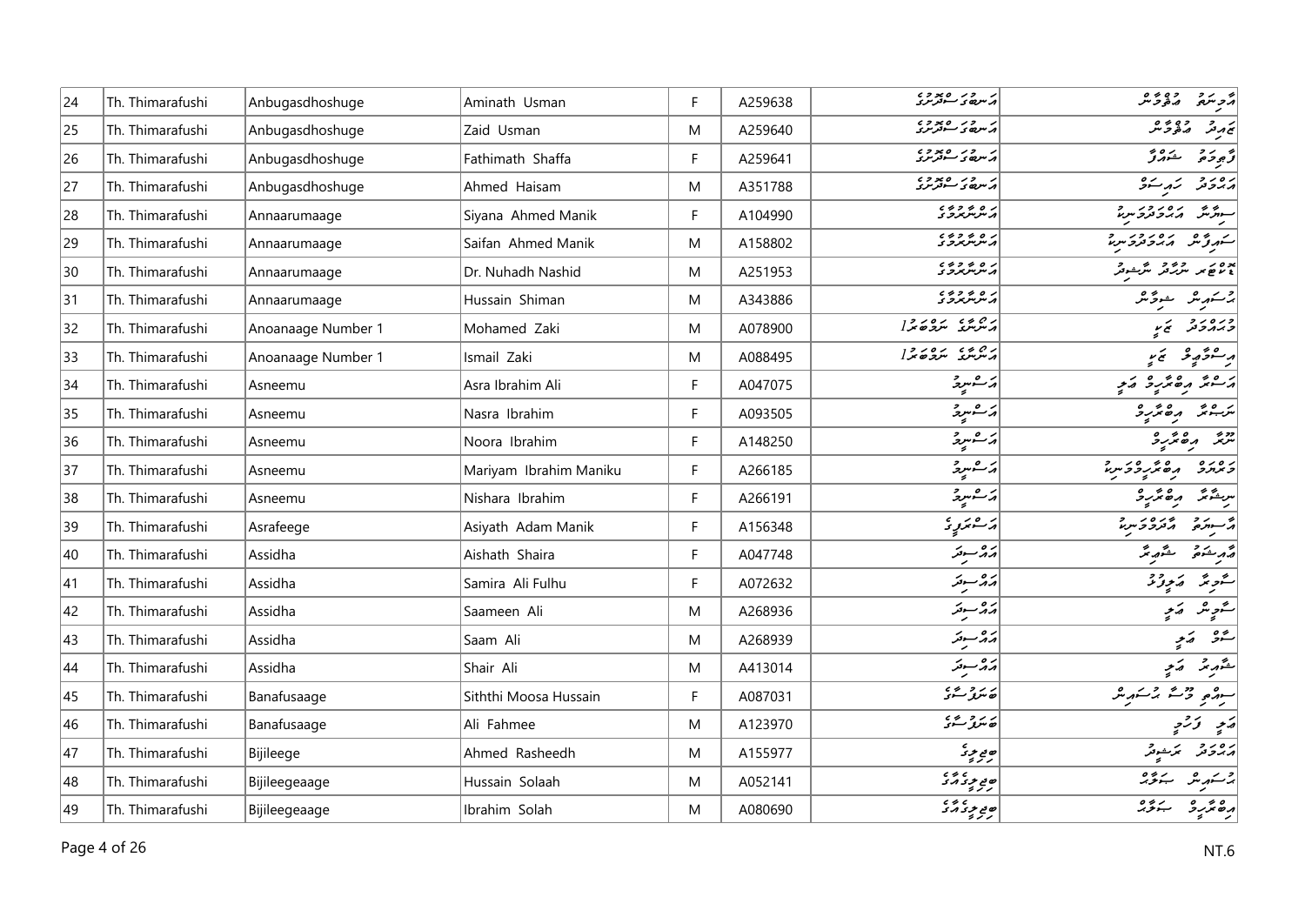| 50 | Th. Thimarafushi | Bijileegeaage          | Ismail Solah        | M         | A260605 | $rac{c}{s}$<br>$rac{c}{s}$                                                                                                                                                                                                      | وستوصفي بنقف                                                |
|----|------------------|------------------------|---------------------|-----------|---------|---------------------------------------------------------------------------------------------------------------------------------------------------------------------------------------------------------------------------------|-------------------------------------------------------------|
| 51 | Th. Thimarafushi | Bijileegeaage          | Adam Solah          | M         | A260611 | $rac{1}{5555500}$                                                                                                                                                                                                               | وره په ده<br>مردر سنوبر                                     |
| 52 | Th. Thimarafushi | Bijileegeaage          | Abdulla Nishah      | ${\sf M}$ | A260615 | $rac{1}{5555500}$                                                                                                                                                                                                               | سريشور<br>برە تراللە                                        |
| 53 | Th. Thimarafushi | Binkolhu               | Dhaleyka            | F         | A259636 | ە بىر د<br>ھەسرىر ئى                                                                                                                                                                                                            | ر ے ر<br>تونو ما                                            |
| 54 | Th. Thimarafushi | <b>Bisge</b>           | Ahmed Adam Fulhu    | ${\sf M}$ | A043657 | ەت                                                                                                                                                                                                                              | ره رو په دره وو<br>مربرونس مرتورونو                         |
| 55 | Th. Thimarafushi | <b>Bisge</b>           | Mohamed Liushan     | M         | A120288 | ھ سري                                                                                                                                                                                                                           | ورەرو ومشر                                                  |
| 56 | Th. Thimarafushi | Bisge                  | Ahmed Lizneen       | ${\sf M}$ | A154322 | ەت                                                                                                                                                                                                                              | ورود ولجارير                                                |
| 57 | Th. Thimarafushi | <b>Bisge</b>           | Aleefa Ali Fulhu    | F         | A249522 | ەت                                                                                                                                                                                                                              | أروق أرودتى                                                 |
| 58 | Th. Thimarafushi | <b>Bisge</b>           | Fathimath Adam      | F         | A263273 | ەت                                                                                                                                                                                                                              | 5593<br>پور ہ<br>مرکز                                       |
| 59 | Th. Thimarafushi | <b>Bisge</b>           | Ali Lisham          | ${\sf M}$ | A263286 | ەسىر                                                                                                                                                                                                                            | ړې وېځو                                                     |
| 60 | Th. Thimarafushi | <b>Blue House</b>      | Ibrahim Niyaz       | M         | A063309 | ە دىر دېم ھ                                                                                                                                                                                                                     | سرگرم                                                       |
| 61 | Th. Thimarafushi | Blueniyaage            | Fareesha            | F         | A148116 | ەدە پەر                                                                                                                                                                                                                         |                                                             |
| 62 | Th. Thimarafushi | Bokarumaage            | Ibrahim Habeeb      | M         | A012749 | پر روپر<br><i>هند پر</i> ور                                                                                                                                                                                                     | دە ئۈرۈ<br>$\overset{o}{\circ} \overset{\checkmark}{\circ}$ |
| 63 | Th. Thimarafushi | Bokarumaage            | Ismail Shareef      | M         | A051861 | پر ر د د و و<br>ت <i>ن مرد د</i>                                                                                                                                                                                                | رەئىم ئۇرۇ                                                  |
| 64 | Th. Thimarafushi | Bokarumaage            | Naila Ahmed         | F         | A052314 | پر ر د » »<br><i>ه تا بر د ی</i>                                                                                                                                                                                                | سٹیدیٹر<br>ەر دەر                                           |
| 65 | Th. Thimarafushi | <b>Carnation Maage</b> | Mariyam Aboobakuru  | F         | A087062 | ر<br>ما برېتون مرکز د                                                                                                                                                                                                           | ر ه ر ه<br><del>د</del> بربرو<br>77/77/7                    |
| 66 | Th. Thimarafushi | <b>Carnation Maage</b> | Zaanaa Mohamed      | F         | A249531 | ر سر به در در در در در در این برای که این این این بازی که بازی که بازی که بازی که بازی که بازی که بازی که بازی<br>منابع که بازی که بازی که بازی که بازی که بازی که بازی که بازی که بازی که بازی که بازی که بازی که بازی که بازی | په دره د د<br>بخش د برونر                                   |
| 67 | Th. Thimarafushi | <b>Carnation Maage</b> | Abdulla Zuhair      | M         | A263825 | ء<br>پڻ پوسڻ شرڪ سرچ ي                                                                                                                                                                                                          | رەقمەللە يخ ئىرىم                                           |
| 68 | Th. Thimarafushi | Conanta                | Adam Saeed          | M         | A055227 | بر بر <u>مرض</u> ح                                                                                                                                                                                                              | أردره ستهيفر                                                |
| 69 | Th. Thimarafushi | Conanta                | Ahmed Saeed         | M         | A269463 | بىز يەر ھ<br>ئاسىر بىر ھ                                                                                                                                                                                                        | رەرو سەرو                                                   |
| 70 | Th. Thimarafushi | Conanta                | Hawwa Adam Saeed    | F         | A381268 | بر بر مر<br>بر سر سرچ                                                                                                                                                                                                           | גם זיגם התנ                                                 |
| 71 | Th. Thimarafushi | Cosy House             | Mohamed Zayan Mulaz | M         | A397115 | ء <sub>نىم</sub> ئەرمىسىم                                                                                                                                                                                                       | כנסג ב גם ס בדב<br>המגבת התית ביבה                          |
| 72 | Th. Thimarafushi | Dhekunuge              | Habeeba Adam        | F         | A087061 | ړ <i>د</i> پر په<br>تور منسر پر                                                                                                                                                                                                 | رَه صَدَّ د                                                 |
| 73 | Th. Thimarafushi | Dhekunuge              | Sajid Hassan Manik  | ${\sf M}$ | A263833 | ړ <i>د</i> پر په<br>تور منسر پر                                                                                                                                                                                                 | ستھویر کے سکھ تکریریز                                       |
| 74 | Th. Thimarafushi | Dhekunuge              | Ahmed Saameen       | ${\sf M}$ | A263834 | ړ د د ،<br>تر <i>پ</i> اسري                                                                                                                                                                                                     | رەرد ئوپر                                                   |
| 75 | Th. Thimarafushi | Dhethandimaage         | Ibrahim Hassan      | ${\sf M}$ | A007297 | ه بر<br>مر <sub>وک</sub> سره څر                                                                                                                                                                                                 | رە ئۆر ئەسكىگى                                              |
|    |                  |                        |                     |           |         |                                                                                                                                                                                                                                 |                                                             |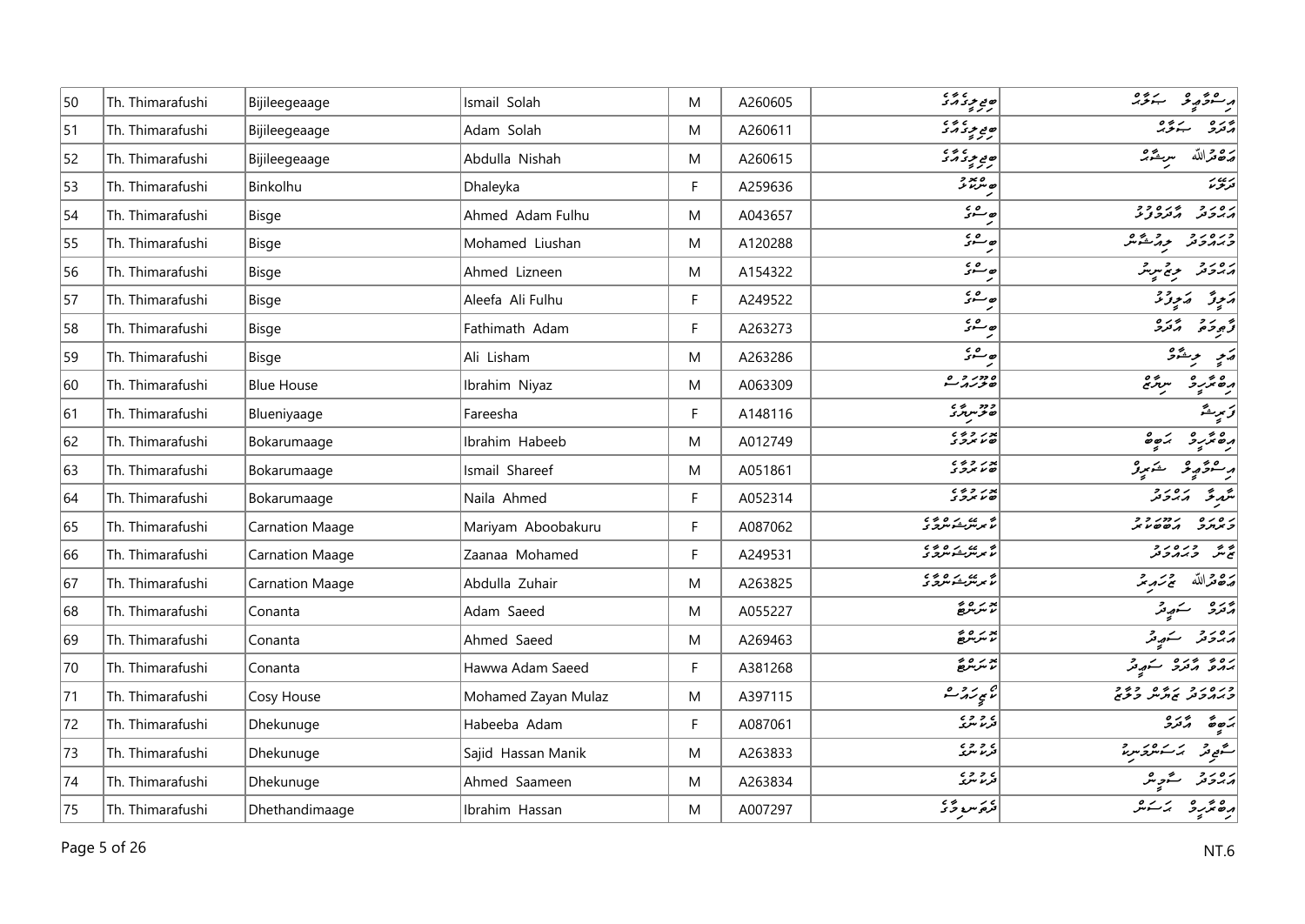| 76  | Th. Thimarafushi | Dhethandimaage        | Arifa Hassan          | F         | A044974 | ء پر سرو پر ۽<br> قرح سرو پر پر                         | برسەيىتىر<br>ا پر سورتر<br>ا                                                                                                                                                                                                     |
|-----|------------------|-----------------------|-----------------------|-----------|---------|---------------------------------------------------------|----------------------------------------------------------------------------------------------------------------------------------------------------------------------------------------------------------------------------------|
| 77  | Th. Thimarafushi | Dhethandimaage        | Ahmed Zaki            | ${\sf M}$ | A045701 | ې ئەھەر ئ <sup>ى</sup> رى<br>قىرمۇسىر ق <sup>ى</sup> رى | أرور و سي                                                                                                                                                                                                                        |
| 78  | Th. Thimarafushi | Dhethandimaage        | Fathmath Ashfa        | F         | A333418 | مُرْجَر سو حَرَى                                        | توجدة مشر                                                                                                                                                                                                                        |
| 79  | Th. Thimarafushi | Dhethandimaage        | Aishath Naufa         | F         | A337928 | ے پر ہر ہے تا<br>توجہ سرو تر <sub>ک</sub>               | أشهر شدة المتركز                                                                                                                                                                                                                 |
| 80  | Th. Thimarafushi | Dhilbahaaruge         | Mohamed Faruhan       | M         | A262061 | و د ه د و ،<br>درمر <i>ه ر</i> برد                      | ورەرو روماھ<br>جەمەدىر ۋىرشىر                                                                                                                                                                                                    |
| 81  | Th. Thimarafushi | Dhilkushaage          | Moosa Ahmed Manik     | M         | A043933 | د ۶ و ۶ شو <sup>ي</sup>                                 | מ מיניים                                                                                                                                                                                                                         |
| 82  | Th. Thimarafushi | Dhilkushaage          | Shifana Hussain Manik | F         | A062895 | دره <sup>و</sup> پر پر پر                               | جۇڭگە كەسكىرىككەنبولا                                                                                                                                                                                                            |
| 83  | Th. Thimarafushi | Dhilkushaage          | Saja Hassan Fulhu     | F         | A374092 | وره د <sup>پو</sup> رې<br>درنوم شور                     | سەنچ برسەمبروتى                                                                                                                                                                                                                  |
| 84  | Th. Thimarafushi | <b>Edhurugey Aage</b> | Ahmed Saeed           | ${\sf M}$ | A039495 | ن و ون پر ن<br>پرتر پری پر ی                            | پره رو سکھیے                                                                                                                                                                                                                     |
| 85  | Th. Thimarafushi | Endherimaage          | Moosa Hussain Fulhu   | M         | A048605 | پر عربر پر پر پر                                        | دو مع می شور مورد و در داران کرد.<br>معاشر می شور مورد مورد می شور می شور می شور می شور می کنیم به این می شور کردن که به این کار می کنیم به این کار                                                                              |
| 86  | Th. Thimarafushi | Endherimaage          | Ibrahim Hussain Fulhu | M         | A064591 | پر عربر پر پر پر                                        | رەئرىر بر ئىرسىرد                                                                                                                                                                                                                |
| 87  | Th. Thimarafushi | Endherimaage          | Siththi Fulhu         | F         | A087007 | ې ه د پر په په<br>مرمر پر د ک                           | ره ود د<br>سره دو د                                                                                                                                                                                                              |
| 88  | Th. Thimarafushi | Endherimaage          | Nafeesa Mohamed       | F         | A111933 | ء ه ۽ پر پري<br> پرسربربربربر                           | ىئى <sub>د</sub> ىشە<br>و رە ر د<br>تر پروتر                                                                                                                                                                                     |
| 89  | Th. Thimarafushi | Endherimaage          | Aishath Shaazly       | F         | A124687 | ې ه ډېر دي.<br>مرمرکز                                   |                                                                                                                                                                                                                                  |
| 90  | Th. Thimarafushi | Endherimaage          | Shahidha Mohamed      | F         | A252975 | ې ه ډېر دي.<br>مرمرکز                                   | شرره دره د ور                                                                                                                                                                                                                    |
| 91  | Th. Thimarafushi | Endherimaage          | Abdulla Shahid        | ${\sf M}$ | A253044 | ء عرو برير تر د<br> مرتقبه بر                           | رەقمەللە ھەرىر                                                                                                                                                                                                                   |
| 92  | Th. Thimarafushi | Endherimaage          | Ali Hussain Fulhu     | ${\sf M}$ | A253358 | ء عرو بريخ د<br> مرتگر برچ                              | ە ئەسىر مەدر                                                                                                                                                                                                                     |
| 93  | Th. Thimarafushi | Esjehige              | Athifa Hassan         | F         | A040947 | ې مه هم په دي<br>مرگ                                    | مەبۇق بەسەھ                                                                                                                                                                                                                      |
| 94  | Th. Thimarafushi | Esjehige              | Abdul Latheef Ali     | ${\sf M}$ | A043629 | ې ده پې دي<br>درگستي مرکز                               | ره وه د<br>مه همگر دي<br>ەتىر                                                                                                                                                                                                    |
| 95  | Th. Thimarafushi | Esjehige              | Aishath Ulfa          | F         | A264712 | ې مه دې په د                                            | و ده ده و                                                                                                                                                                                                                        |
| 96  | Th. Thimarafushi | Faalandhoshuge        | Moosa Adam Manik      | M         | A024054 | ء ر ەير د ،<br>تۆترىرىرى                                | ר בי הנגב ביינו                                                                                                                                                                                                                  |
| 97  | Th. Thimarafushi | Faalandhoshuge        | Adam Shameem          | M         | A041058 | ء ر ەير د ،<br>تۇخسىرىرى                                | پەرە<br>مەنىرى<br>ڪوچ                                                                                                                                                                                                            |
| 98  | Th. Thimarafushi | Faalandhoshuge        | Hidhaya Moosa         | F         | A051643 | ء ر ه پر و ،<br>تر <del>و</del> سرتر ر                  | ر پوهر<br>ر<br>دومع                                                                                                                                                                                                              |
| 99  | Th. Thimarafushi | Faalandhoshuge        | Agil Shameem          | ${\sf M}$ | A052796 | ء ر ه پر د ،<br>تر <del>ت</del> ر سربر                  | د و د عکم د د د کار د د کار د کار د کار د کار د کار د کار د کار د کار د کار د کار د کار د کار د کار د کار د کا<br>مار کار کار د کار د کار د کار د کار د کار د کار د کار د کار د کار د کار د کار د کار د کار د کار د کار د کار دی |
| 100 | Th. Thimarafushi | Faalandhoshuge        | Sakeena Moosa         | F         | A061618 | ء ر ەير د ،<br>تۇخسىرىرى                                | سەرپىتىر<br>دومثر                                                                                                                                                                                                                |
| 101 | Th. Thimarafushi | Faalandhoshuge        | Abdul Majid Moosa     | ${\sf M}$ | A074163 | ء ر ەير د ،<br>تۇ ئوسرلىرى                              | ره وه په د دور په د                                                                                                                                                                                                              |
|     |                  |                       |                       |           |         |                                                         |                                                                                                                                                                                                                                  |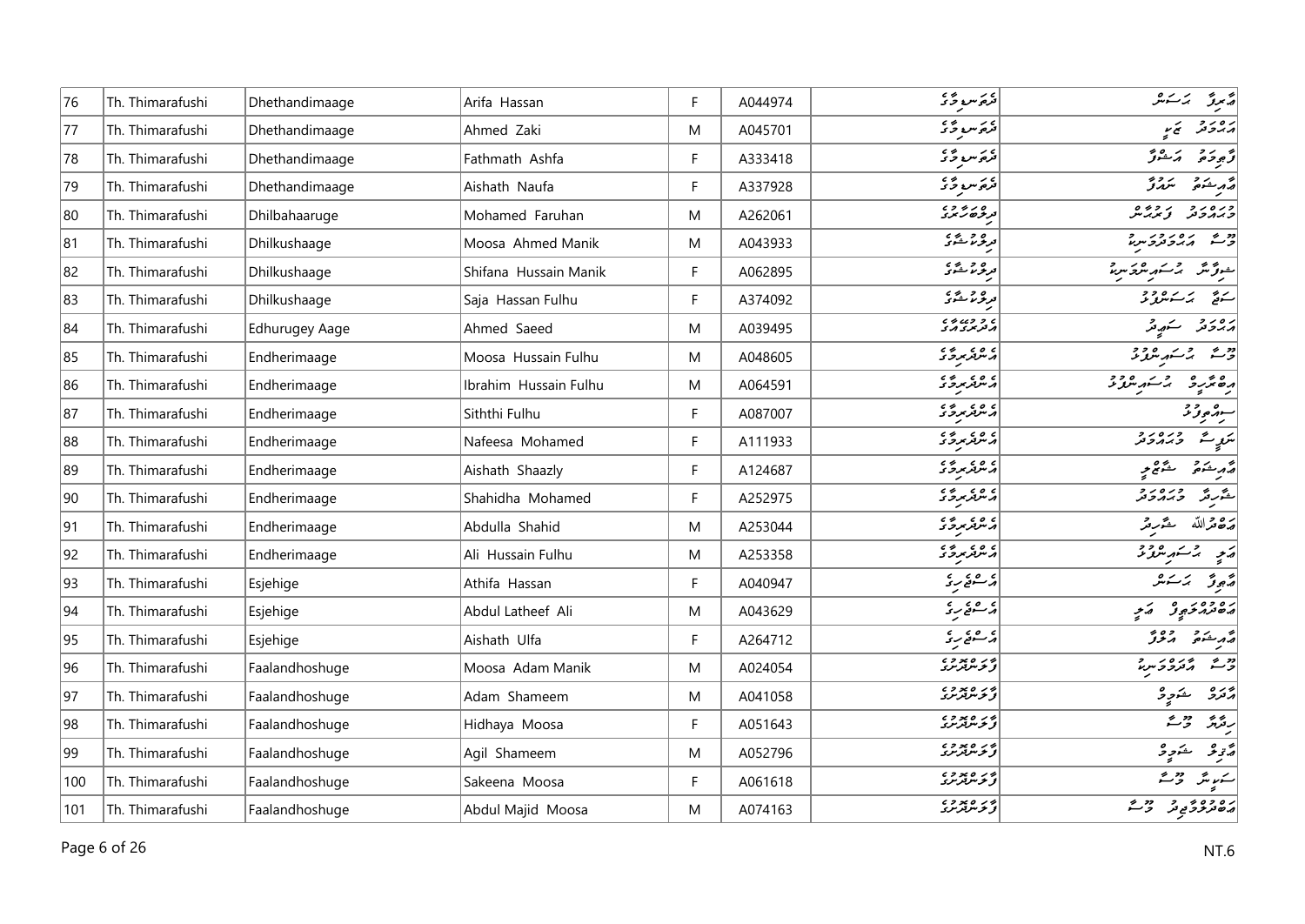| 102 | Th. Thimarafushi | Faalandhoshuge | Mohamed Moosa Manik   | M           | A128042 | ء ر ەير د ،<br>تونوس ترى               | כנסגב כביבה<br>כגובת בייביתיו             |
|-----|------------------|----------------|-----------------------|-------------|---------|----------------------------------------|-------------------------------------------|
| 103 | Th. Thimarafushi | Faalandhoshuge | Aminath Saina Moosa   | $\mathsf F$ | A149083 | ر د ه پر د د<br>تر تر سربر ر           | ە ئەستە ئەر ئەر تەر                       |
| 104 | Th. Thimarafushi | Faalandhoshuge | Aishath Muna          | F           | A263840 | ی رے پر وے<br>تو تو سربر ری            | أمار من أمريكم المحامل                    |
| 105 | Th. Thimarafushi | Faalandhoshuge | Samih Adam            | M           | A263842 | ء ر ە ير د ،<br>توخ سرتىرىرى           | ستمورژ<br>پور ہ<br>پر تر پ                |
| 106 | Th. Thimarafushi | Faalandhoshuge | Mohamed Ihumadh Ahmed | M           | A263847 | ء ر ەير د ،<br>تونوس ترى               | כנסנכ גבב נסנכ<br>כמהכנק המכנק המכנק      |
| 107 | Th. Thimarafushi | Faalandhoshuge | Aminath Suba Adam     | F           | A328247 | ء ر ه پر د ،<br>تر تر تر تر ر          | أثر برو المحدة المحددة                    |
| 108 | Th. Thimarafushi | Faalsaage      | Hassan Manik          | M           | A052797 | پە بە بە »                             | ر<br>ئەسەھ <sub>ى</sub> جەسرىيە           |
| 109 | Th. Thimarafushi | Faalsaage      | Mohamed Sanah         | M           | A260988 | ۇ ۋرىچ                                 | ورەرو سەپى                                |
| 110 | Th. Thimarafushi | Faalsaage      | Ali Munaz             | M           | A260991 | ۇ ۋرىچ                                 | $\frac{2}{3}$ $\frac{2}{3}$ $\frac{2}{3}$ |
| 111 | Th. Thimarafushi | Fairy Villa    | Fareesha Moosa        | F           | A051598 | ۇ ئەسمەھ گ <sup>ى</sup>                | ترىرىش تۇرگ                               |
| 112 | Th. Thimarafushi | Fairy Villa    | Mohamed Nabeel        | M           | A058298 | ۇرىمبرە ئۇ                             | وره دو سکھو                               |
| 113 | Th. Thimarafushi | Fairy Villa    | Ahmed Nimal           | M           | A059042 | ا دېم مورځه<br>د سيمبر                 | رەرد سرگە                                 |
| 114 | Th. Thimarafushi | Fairy Villa    | Ali Nihal             | M           | A266203 | ۇرىمبرە ئۇ                             | ري سرگر                                   |
| 115 | Th. Thimarafushi | Falak          | Aminath Shaneez       | $\mathsf F$ | A087010 | ۇئۇر                                   |                                           |
| 116 | Th. Thimarafushi | Falak          | Ameer Shaah           | M           | A258239 | ۇ ئە                                   |                                           |
| 117 | Th. Thimarafushi | Falak          | Fathmath Sobeena      | $\mathsf F$ | A258242 | وَىتَرَمْ                              | أزودة بنوشر                               |
| 118 | Th. Thimarafushi | Fathangumaage  | Mohamed Wahyd         | M           | A086993 | ر ر به دره با<br>توکار مرکز ک          | ورەرو كەيتر                               |
| 119 | Th. Thimarafushi | Fehunu         | Abdul Raheem Abdulla  | M           | A024536 | ۇرتىر                                  | بره وه بر و بره و الله                    |
| 120 | Th. Thimarafushi | Finifenmaage   | Abdulla Jameel        | M           | A036852 | ار سر ده وي <del>.</del><br>پ          | برة والله تح و و ثر                       |
| 121 | Th. Thimarafushi | Finifenmaage   | Inayath Idrees        | F           | A044003 | ر سرگە شر <sup>ى ي</sup>               | ويتكرد وتربرت                             |
| 122 | Th. Thimarafushi | Finifenmaage   | Ameena Idrees         | $\mathsf F$ | A044833 | ى <sub>ر سرىگە</sub> شرچ <sup>ى</sup>  | أرويتر أرفرسي والمحمد                     |
| 123 | Th. Thimarafushi | Finifenmaage   | Ahmed Jameel          | M           | A049033 | ى <sub>ر س</sub> ېۋىتر <sub>ى</sub> تى | دەرد ئەچ                                  |
| 124 | Th. Thimarafushi | Finifenmaage   | Mohamed Jameel        | M           | A062401 | ى <sub>ر س</sub> وڭرىگە ئ              | دره در در در در                           |
| 125 | Th. Thimarafushi | Finifenmaage   | Moosa Jameel          | M           | A064704 | ر سرگەشر <i>د</i> كە                   | دخته نوکړو                                |
| 126 | Th. Thimarafushi | Finifenmaage   | Hidhayath Idrees      | F           | A073679 | ر سرگە شر <i>د</i> گە                  | روزود روزبرے                              |
| 127 | Th. Thimarafushi | Finifenmaage   | Haleemath Abdulla     | F           | A087002 | ى <sub>ر س</sub> ېۋىتر <sub>ى</sub> تى | أتهج وتحدد الله                           |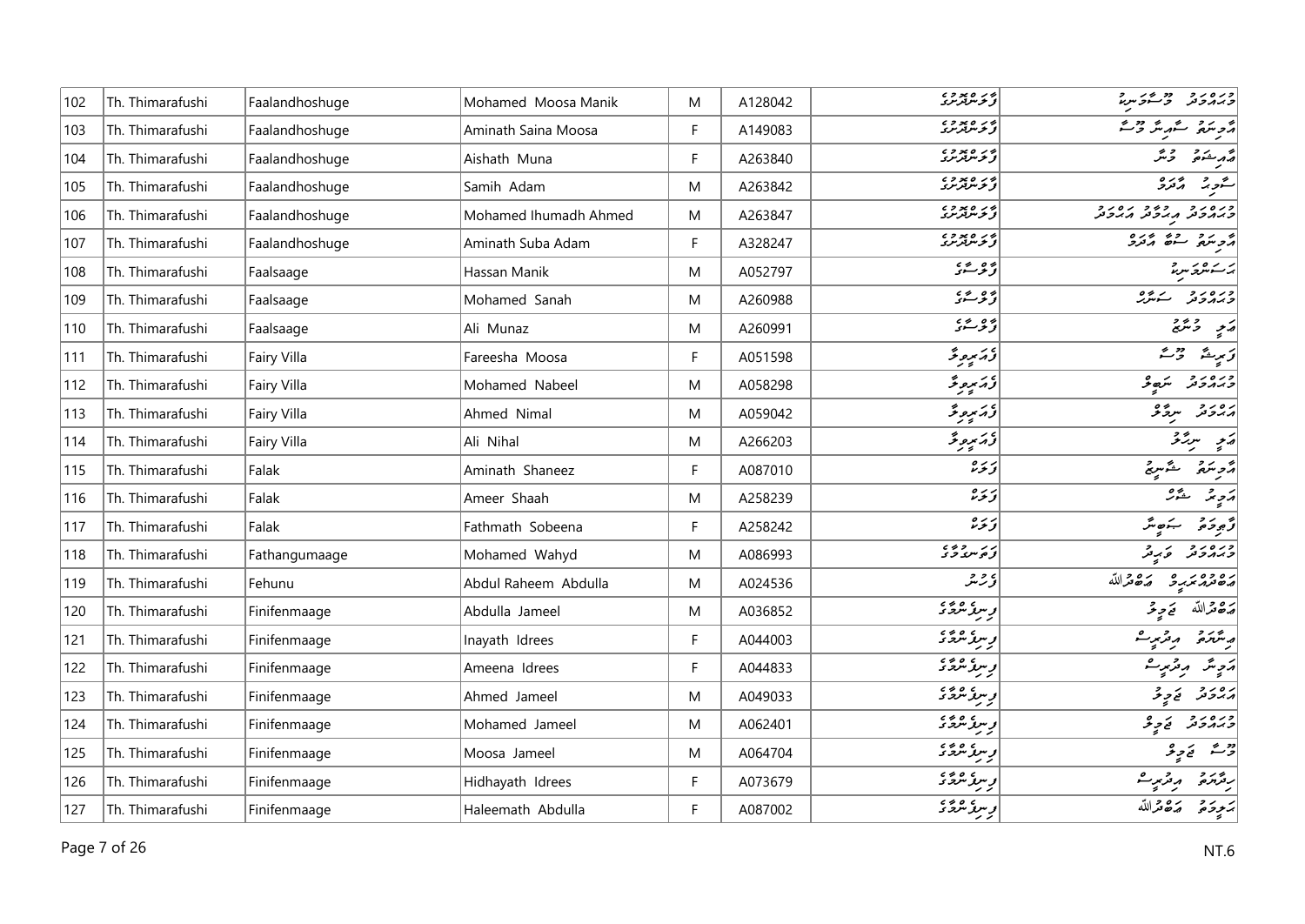| 128 | Th. Thimarafushi | Finifenmaage      | Fathuhulla Jameel     | M           | A087003 | ر سرگە شر <i>د</i> گە            | تروح الله تح ويحر                                          |
|-----|------------------|-------------------|-----------------------|-------------|---------|----------------------------------|------------------------------------------------------------|
| 129 | Th. Thimarafushi | Fithuroanuge      | Aishath Hussain       | F           | A111135 | وه وج                            | مەر شىم بىر سىمبەش                                         |
| 130 | Th. Thimarafushi | Fithuroanuge      | Ahmed Hussain         | M           | A264287 | وه وه و،<br>وه مرس               | رەرو جەسىرىكى                                              |
| 131 | Th. Thimarafushi | Gahaa             | Abdulla Saudee        | M           | A151151 | ىزچ                              | برە تراللە<br>ستهجر فير                                    |
| 132 | Th. Thimarafushi | Gandhakoalhimaaqe | Abdulla Saeed         | M           | A054249 | <br>  ئەستىرىئا بىرىدى           | برە والله<br>سەر چە                                        |
| 133 | Th. Thimarafushi | Gandhakoalhimaaqe | Faroog Ismail         | M           | A083042 | ر سره روي<br>د سرټرنا نوڅ د      | و ده و مرگور و                                             |
| 134 | Th. Thimarafushi | Gandhakoalhimaage | Waheeda Ismail        | F           | A251863 | ر سور به رو د<br>د سور با برد د  | أقربيق وسفوه ويحر                                          |
| 135 | Th. Thimarafushi | Gulbakaa Villa    | Fathimath Nazla       | $\mathsf F$ | A063075 | د وړ ئ <sub>م</sub> و ځه         | تزود مزة عريم                                              |
| 136 | Th. Thimarafushi | Gulbakaa Villa    | Hussain Afeef         | M           | A074702 | <br> ئەنزە ئامرىگە               | ير سەر شەر ئەر ئە                                          |
| 137 | Th. Thimarafushi | Gulbakaa Villa    | Nahiyath Adam         | F           | A249554 | د دە ئە ئوق                      | شريرة مجرة                                                 |
| 138 | Th. Thimarafushi | Gulbakaage        | Hassan Adam Manik     | M           | A065993 | وه ر پر پر<br><b>ی نژ</b> ه تو ت | ير مير مدرور مرد                                           |
| 139 | Th. Thimarafushi | Gulbakaage        | Mohamed Adam Manik    | M           | A099835 | وه رپږ<br>د <del>ن</del> ره نړۍ  | כנסנכ שנפלית                                               |
| 140 | Th. Thimarafushi | Guleyseemuge      | Ahmed Sarah           | M           | A079528 | دىپ <sub>ە سى</sub> رى<br>ئ      | ره رو در ده                                                |
| 141 | Th. Thimarafushi | Handhuvareege     | Ahmed Saeed           | M           | A262496 | ر سرچر <i>ی پر</i> ی             | ړه رو شهيد                                                 |
| 142 | Th. Thimarafushi | Hasthee           | Shirmeena Moosa Fulhu | F           | A058863 | ئرشو                             | شوټروپس وصورتونو                                           |
| 143 | Th. Thimarafushi | Hasthee           | Shaha Hassan          | F           | A243584 | ئرشو                             | شروح الاستراش                                              |
| 144 | Th. Thimarafushi | Hasthee           | Haish Hassan          | M           | A243585 | ئر ڪ <sub>ھو</sub>               | گەرگ كەسكەش                                                |
| 145 | Th. Thimarafushi | Hasthee           | Hisham Hassan         | M           | A306299 | ئر ڪھيج                          | رىقۇ بەسكىر                                                |
| 146 | Th. Thimarafushi | Havaa             | Akram Abdul Wahhab    | M           | A052272 | رَگ                              | ر ٥ ر ٥ ر ٥ ر و<br>پر ۰ تر <del>تر</del> و بر ۶<br>ەرە برە |
| 147 | Th. Thimarafushi | Havaa             | Afsana Abdul Wahhab   | F           | A086906 | رپچ                              | ره مورد ده ده ده دو<br>مرکز شهر می توجوم ره                |
| 148 | Th. Thimarafushi | Havaa             | Aishath Hussain Manik | $\mathsf F$ | A086909 | ريح                              | جە سەمەر شرىر شرىر<br>ر<br>دگرار شکوهی                     |
| 149 | Th. Thimarafushi | Havaa             | Bushra Abdul Wahhab   | $\mathsf F$ | A243714 | رپچ                              | ر ه و ه د ه د ه<br>پره تر تر ژرگ<br>ە يە ئە<br>ھ           |
| 150 | Th. Thimarafushi | Haveereefini      | Aminath Rauf          | F           | A064960 | رڻ پرويبر<br>پختين               | أثر حريثهم<br>ر دد ه<br>بود تو                             |
| 151 | Th. Thimarafushi | Haveereefini      | Mauroof Abdulla       | M           | A270538 | رَه مرو میر<br>مسیح کو کر        | ر و دوه<br><del>و</del> پر تر<br>وكحصرالله                 |
| 152 | Th. Thimarafushi | Hilihilaage       | Shazly Ali            | M           | A062882 | رىرىدۇ ئا                        | القيمجمج<br>رځمني                                          |
| 153 | Th. Thimarafushi | Hilihilaage       | Zulaikha Manike       | F           | A087201 | ر ور ژُء<br>بر د                 | چ ځه پر <i>د څ</i> کرينو<br>مخبر مشک                       |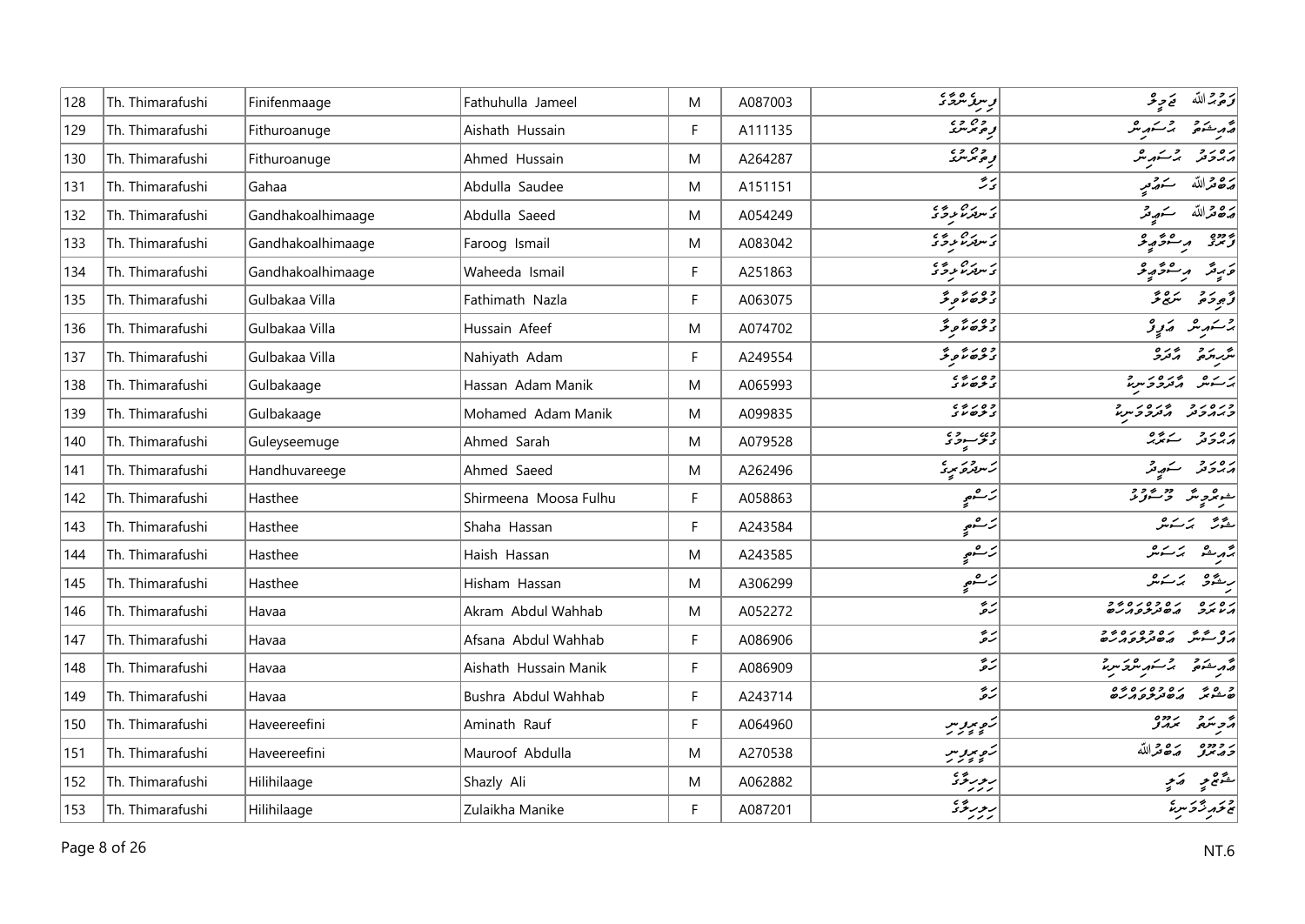| 154 | Th. Thimarafushi | Hilihilaage      | Saniya Ali            | F  | A125535 | رىرىدۇ ؟<br>برىرىدۇ ؟               | گەندۇ.<br>مەسىر<br>ەنىر                                                                                                                                                                                                          |
|-----|------------------|------------------|-----------------------|----|---------|-------------------------------------|----------------------------------------------------------------------------------------------------------------------------------------------------------------------------------------------------------------------------------|
| 155 | Th. Thimarafushi | Hilihilaage      | Sama Ali              | F. | A125539 | ر ور ژُء<br>ر ر                     | $\frac{1}{2}$ $\frac{2}{2}$                                                                                                                                                                                                      |
| 156 | Th. Thimarafushi | Hilihilaage      | Fathimath Manike      | F. | A125696 | ر د رگ <sup>ې</sup><br>ر            | ا توجه د حرم مرغ<br> <br>مراجع حرم حرم مرغ                                                                                                                                                                                       |
| 157 | Th. Thimarafushi | Hilihilaage      | Mohamed Ali           | M  | A147984 | ر ور د د.<br>ر                      | ورەرو كې                                                                                                                                                                                                                         |
| 158 | Th. Thimarafushi | Hithigasdhoshuge | Umar Moosa Manik      | M  | A047118 | ر ه د و د و د<br>ره د کسونورو ک     | כני מימי הי                                                                                                                                                                                                                      |
| 159 | Th. Thimarafushi | Hithigasdhoshuge | Agil Moosa Manik      | M  | A078908 | ا ره د حسور د د د<br>کرد د سوتر مرد | دو مرد د در د<br>وتحرقر                                                                                                                                                                                                          |
| 160 | Th. Thimarafushi | Hithigasdhoshuge | Aminath Jilla Adam    | F  | A264709 | اره در ۲۵ وی<br>اره در متورندد      | دُوسَمَ و دُرَهِ                                                                                                                                                                                                                 |
| 161 | Th. Thimarafushi | Hiyaa            | Simna Ahmed Maniku    | F  | A111625 | رپڙ<br>╭                            | - 22101 20                                                                                                                                                                                                                       |
| 162 | Th. Thimarafushi | Hiyaa            | Aishath Sajaha        | F  | A266094 | رېژ                                 | وكرمشكم المستور                                                                                                                                                                                                                  |
| 163 | Th. Thimarafushi | Hiyaa            | Fathmath Sidhana      | F. | A266097 | رېژ                                 | سىدىگە<br>ۇ بوخ <sub>ى</sub>                                                                                                                                                                                                     |
| 164 | Th. Thimarafushi | Iramaage         | Ahmed Nadir           | M  | A054340 | د بود و<br>د بورو د                 | بر 2 پر ج<br>مربر <del>3</del> تر<br>سگرورنر                                                                                                                                                                                     |
| 165 | Th. Thimarafushi | Iramaage         | Abdul Hakam           | M  | A246988 | ە ئەرەبى                            | ر ه و ه ر ر ه<br>پره تر پر ر و                                                                                                                                                                                                   |
| 166 | Th. Thimarafushi | Irudheymaage     | Moosa Hassan          | M  | A044881 | <br>  مرمز تر د ی                   | دیم پر پر پر                                                                                                                                                                                                                     |
| 167 | Th. Thimarafushi | Irudheymaage     | Abdulla Rasheed       | M  | A045882 | د وړ.<br>د مرتزو د                  | رەقماللە ىمىشوقر                                                                                                                                                                                                                 |
| 168 | Th. Thimarafushi | Irudheymaage     | Mubeena Moosa         | F  | A045884 | و پر بر بر<br>در موفور و            | و مشر ورگ<br>ا                                                                                                                                                                                                                   |
| 169 | Th. Thimarafushi | Irudheymaage     | Nazima Moosa          | F. | A051421 | د وړ، د ،<br>د برترو د              | سمَّعُورَّ<br>ديسته                                                                                                                                                                                                              |
| 170 | Th. Thimarafushi | Irudheymaage     | Ismail Moosa          | M  | A058427 | <br>  پر برتر ژ <sub>ک</sub>        | ر عۇرپۇ دىم                                                                                                                                                                                                                      |
| 171 | Th. Thimarafushi | Irudheymaage     | Haseena Moosa         | F. | A067412 | <br>  پر برتر ژ <sub>ک</sub>        | ىز سورىقى توستر<br>مەنبە                                                                                                                                                                                                         |
| 172 | Th. Thimarafushi | Irudheymaage     | Saaif Mohamed Rasheed | M  | A249509 | <br>  مرمزدی                        | ا معروف 1970 من من من من المحدد المحمد المحمد المحمد المحمد المحمد المحمد المحمد المحمد المحمد المحمد المحمد ا<br>المستوفى المحمد المحمد المحمد المحمد المحمد المحمد المحمد المحمد المحمد المحمد المحمد المحمد المحمد المحمد الم |
| 173 | Th. Thimarafushi | Irudheymaage     | Aminath Azza          | F  | A249511 | <br>  مرمزدی                        | ەدەنج<br>أرمر وسرة                                                                                                                                                                                                               |
| 174 | Th. Thimarafushi | Irudheymaage     | Mariyam Shaaz         | F  | A261953 | د ده، د ،<br>د مرتزو د              | ر ه ر ه<br><del>ر</del> بربر د<br>ے مجمع                                                                                                                                                                                         |
| 175 | Th. Thimarafushi | Irumatheege      | Hawwa Ali             | F  | A159659 | ېر تر <i>ځ</i> رې د                 | رە پە<br>ەتىر                                                                                                                                                                                                                    |
| 176 | Th. Thimarafushi | Irumatheege      | Mariyam Haifa         | F  | A159973 | وبردوء                              | ويوبره<br>تربر تخ                                                                                                                                                                                                                |
| 177 | Th. Thimarafushi | Irumatheege      | Hassan Ishan          | M  | A249451 | <br>  پر ټر څرم <sup>ځ</sup>        | ىرىكى مەئقىر                                                                                                                                                                                                                     |
| 178 | Th. Thimarafushi | Irumatheege      | Aminath Halfa         | F. | A251412 | <br>  بر برگرم <sup>ي</sup>         | رەپى<br>أرمز                                                                                                                                                                                                                     |
| 179 | Th. Thimarafushi | Jahaamugurige    | Ibrahim Naseem        | M  | A056675 | ر ۶ و و<br>قع تر <del>و</del> ۶ موی | رەنۇرۇ بىر دۇ                                                                                                                                                                                                                    |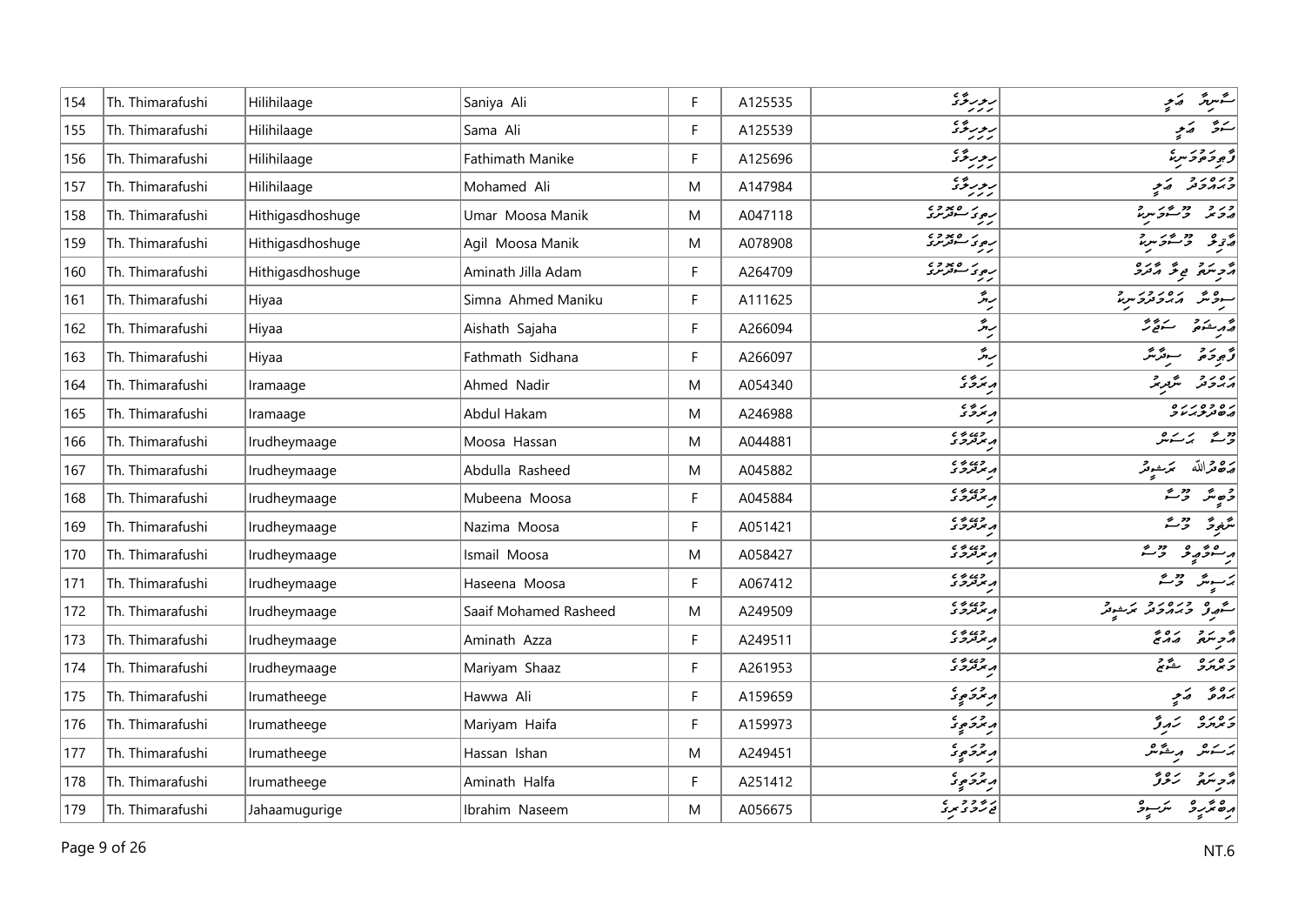| 180 | Th. Thimarafushi | Jahaamugurige  | Mariya Abdulla           | F  | A087053 | ر ۶ و و<br>ق رو د مرد             | حَمِيعٌ صَهْرَاللّه                                         |
|-----|------------------|----------------|--------------------------|----|---------|-----------------------------------|-------------------------------------------------------------|
| 181 | Th. Thimarafushi | Jahaamugurige  | Ahmed Tholal             | M  | A148117 | پر بر و و ر پر<br>  فنح رس کر سری | د ۱۵ د بر د و د                                             |
| 182 | Th. Thimarafushi | Jahaamugurige  | Ameen Faisal             | M  | A159281 | ر ۶ و و<br>ق رگ و تو تو ت         | ړَ په ته دَ پ                                               |
| 183 | Th. Thimarafushi | Janavareege    | Mohamed Nafiu            | M  | A074808 | ئے سَرَعَہ سِرِیْہ                | و ر ه ر د<br>تر پر ژ تر                                     |
| 184 | Th. Thimarafushi | Janavareege    | Ibrahim Hassan           | M  | A255235 | ئے سَرَ تَدَ سِرِ زُ              | دەندىر<br>برسەمىر                                           |
| 185 | Th. Thimarafushi | Janavareege    | Fathimath Shaheedha      | F  | A255241 | ئے مترکھ سریحہ                    | و څې پر د<br>شەرقر                                          |
| 186 | Th. Thimarafushi | Janavareege    | Abdulla Sobah            | M  | A255245 | ئے سَرَ تَد سِرِ زَ               | برە ترالله<br>بەھ                                           |
| 187 | Th. Thimarafushi | Janavareege    | Surayya Ibrahim          | F  | A356530 | ر<br>في متركة مور                 | سىمەمۇ<br>ەھ ترىر 3                                         |
| 188 | Th. Thimarafushi | Janavareege    | Sajidha Ibrahim          | F. | A421630 | ئے سَرَ تَد سِرِ زَ               | سَنَّمْ وَمَّر                                              |
| 189 | Th. Thimarafushi | Kafihi         | Ali Shakir               | M  | A064973 | أتمويح                            | ەكىمە ئىقىدىد<br>مە                                         |
| 190 | Th. Thimarafushi | Kafihi         | Aishath Nasiha           | F. | A066151 | ئە توپە                           | پر<br>در کرد شوه<br>ىترىبەرى                                |
| 191 | Th. Thimarafushi | Kafihi         | Aminath Samha            | F  | A262056 | ئە بەر<br>س                       | سەدىر<br>أروسكو                                             |
| 192 | Th. Thimarafushi | Kafihi         | Aksham Ali               | M  | A348350 | تذوير                             | رەپنە<br>رځ م                                               |
| 193 | Th. Thimarafushi | Kaneeru Villa  | Ibrahim Abdul Latheef    | M  | A267458 | ئەس <sub>رىم</sub> رى<br>ئەسرىمرى | ر ه و ه د ر ه<br>پره تر پر تر بو ژ<br>ە ھەترىر <sup>ە</sup> |
| 194 | Th. Thimarafushi | Kashikeyomaage | Gamariyya Ahmed          | F  | A093560 | ر پر دی.<br>ما مربع افروک         | י יותר היידית<br>צבתחית היידית                              |
| 195 | Th. Thimarafushi | Kashikeyomaage | Aminath Shabana          | F. | A112896 | ر پر ده د.<br>ما مرما مرد د       | شەھ ئىر<br>ړې سره                                           |
| 196 | Th. Thimarafushi | Kashikeyomaage | Hassan Ahmed             | M  | A120148 | ر می پردی<br>ما مرما افراد ک      | يركبش المرور و                                              |
| 197 | Th. Thimarafushi | Kashikeyomaage | Fathimath Shibana Hassan | F. | A124075 | ر پر ده د.<br>ما مرما مرد د       | ژُودَهْ شەھْسٌ بُرَ كَسْرَ                                  |
| 198 | Th. Thimarafushi | Kashikeyomaage | Abdulla Afrah Hassan     | M  | A127934 | ر په پوه په<br>ماسر مانزنو پ      | رە داللە پروپرە برىكىر                                      |
| 199 | Th. Thimarafushi | Kashikeyomaage | Aishath Shibana          | F  | A141806 | ر سره پروسی<br>مرس                | د.<br><i>د آ</i> ر شومی شو <i>ه مر</i>                      |
| 200 | Th. Thimarafushi | Kashikeyomaage | Ali Naseer Ahmed         | M  | A144237 | ر<br>مأسر ما مركز ي               | ړې سرسوله کارونو                                            |
| 201 | Th. Thimarafushi | Kashikeyomaage | Ismail Afrah             | M  | A155984 | ر پر دی۔<br>ماسر ماہرو ی          | وسعوصي والمولدة                                             |
| 202 | Th. Thimarafushi | Kashikeyomaage | Hussain Afrah            | M  | A158924 | ر<br>ما مورد مرکز ی               | چە سەھەر بەر بولۇمۇر                                        |
| 203 | Th. Thimarafushi | Kashikeyomaage | Abdulla Shamaan          | M  | A247977 | ر میرون<br>ما مرما ارد ی          | شەھ ئەشر<br>صقعرالله                                        |
| 204 | Th. Thimarafushi | Kashmeeru      | Ahmed Riyaz              | M  | A043903 | ىر شوچە تە<br>ئاسشىر تەر          | גם ג' בית בי                                                |
| 205 | Th. Thimarafushi | Kashmeeru      | Ibrahim Riyaz            | M  | A087043 | ىد ھەجە تىر                       | مەھەر ئەمەر                                                 |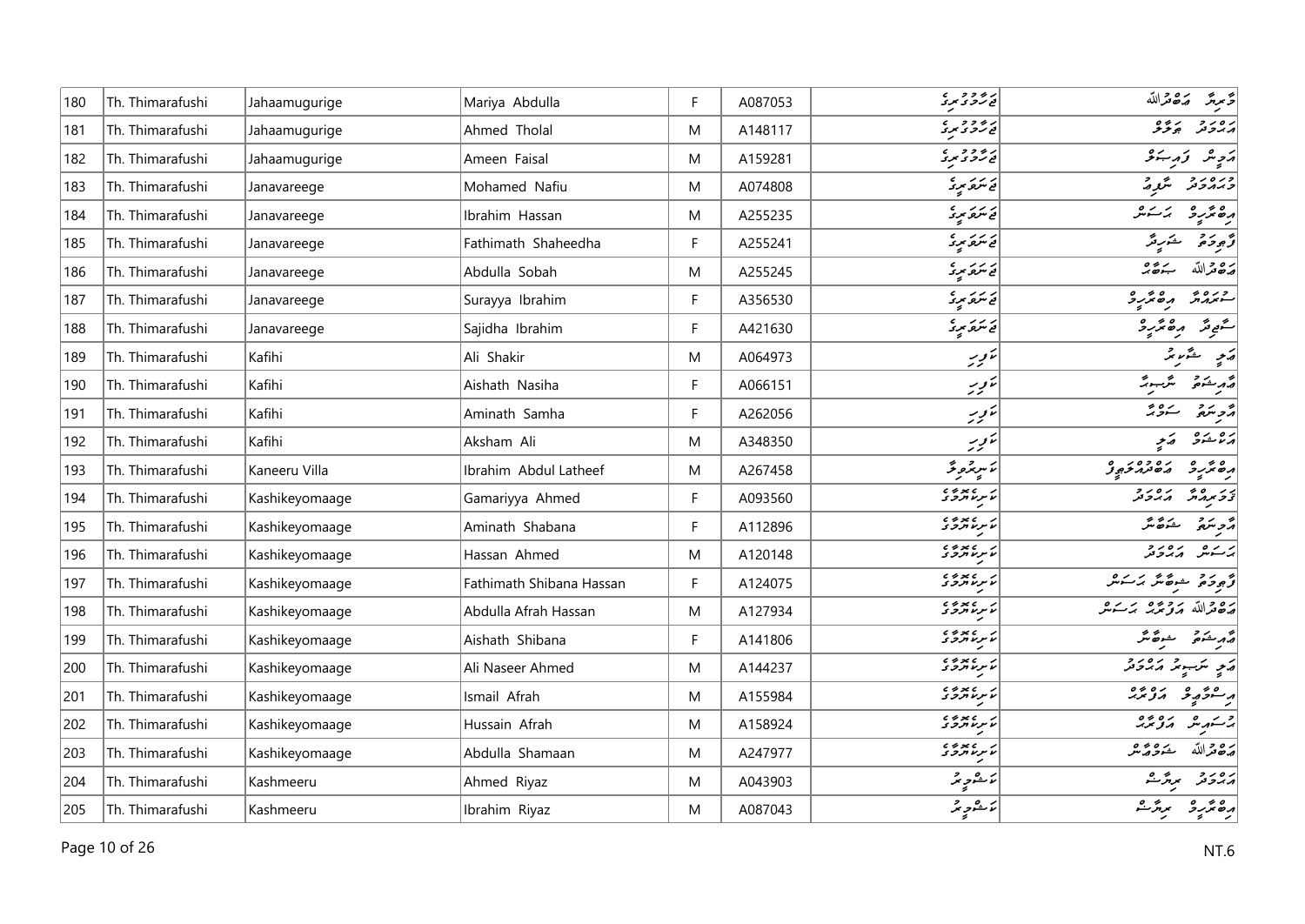| 206 | Th. Thimarafushi | Kashmeeru   | Shamoon Mohamed                  | M           | A087044 | لأمشو بز                            | ره ده دره در د<br>شوره سر د بر د تر         |
|-----|------------------|-------------|----------------------------------|-------------|---------|-------------------------------------|---------------------------------------------|
| 207 | Th. Thimarafushi | Kashmeeru   | Mariyam Rifa Ahmed               | F           | A249543 | ئەشقىيە تىر                         | و وره برو مدوند                             |
| 208 | Th. Thimarafushi | Kashmeeru   | Aminath Rifga Mohamed<br>Rasheed | F           | A361950 | لأشقو يتمه                          | י<br>הכיים יערב כמחכת היינה                 |
| 209 | Th. Thimarafushi | Kasthoorige | Aishath Abdul Gadir              | F           | A050913 | ر صدر میں<br>ماسسوہ میری            | د در ده ده ده در د<br>د د شوی د ه مروی مرمر |
| 210 | Th. Thimarafushi | Kasthoorige | Mohamed Humaidh                  | M           | A251838 | ر ۶۶۵ وج<br>ما مستوجه مرد           | כנסנכ כנב                                   |
| 211 | Th. Thimarafushi | Kasthoorige | Abdulla Hammad                   | M           | A251843 | ر دود پر<br>بر سوه مرد              | مَصْعَراللَّهُ رَمْرَةَ مَرْ                |
| 212 | Th. Thimarafushi | Kenereege   | Waleed Ahmed                     | M           | A087077 | ې پرېږي<br>مرسم <i>و</i>            | تدوير بالمردور                              |
| 213 | Th. Thimarafushi | Kinaara     | Ahmed Arif                       | M           | A046160 | ىرىترىتر                            | أرور و حمومى                                |
| 214 | Th. Thimarafushi | Kinaara     | Abdulla Rameez                   | M           | A084420 | ىرىترىتر                            | <mark>برء تر</mark> الله<br>بحرحرهم         |
| 215 | Th. Thimarafushi | Kinaara     | Ali Rafiu                        | M           | A111118 | ىرىترىتر                            | أأرمي المرورة                               |
| 216 | Th. Thimarafushi | Kinaara     | Mariyam Rashfa                   | F           | A159858 | ىدىشرىتىگە                          | رەرە برشۇ                                   |
| 217 | Th. Thimarafushi | Kinaara     | Fathmath Ramiza                  | F           | A268010 | ر متریخه                            | برٌّريٌّ<br>و مرد د<br>اقرامو خانو          |
| 218 | Th. Thimarafushi | Kolige      | Abdulla Riza                     | M           | A144679 | ليوي                                | ەھىراللە<br>ىرىتىگە                         |
| 219 | Th. Thimarafushi | Kolige      | Mariyam Rameeza                  | F           | A154860 | لتعمره                              | بمرحريح<br>ر ه ر ه<br>تر بر بر              |
| 220 | Th. Thimarafushi | Kolige      | Zulaikha Ibrahim                 | F           | A256321 | لتعمير                              | وە ئەرج<br>چ ئۇ <sub>م</sub> رگ             |
| 221 | Th. Thimarafushi | Kurikeelage | Zubaidha                         | F           | A051413 | ر<br>سرپرېونه<br>سرپر               | ور<br>مح ھەمرىگر                            |
| 222 | Th. Thimarafushi | Kurikeelage | Zeenath Mohamed                  | $\mathsf F$ | A086990 | ر<br>سرپرېونه<br>سرپر               | ىپە ئىر<br>و رە ر د<br>تر پروتر             |
| 223 | Th. Thimarafushi | Kurikeelage | Hussain Waheed                   | M           | A086991 | د برروز کاری<br>مربوع               | بر کے مریر کے برقر                          |
| 224 | Th. Thimarafushi | Kurikeelage | Ahmed Mohamed                    | M           | A251775 | د بر بر د ،<br>با بر بر نړۍ         | נפנד בנסנד<br>הגבת בגהבת                    |
| 225 | Th. Thimarafushi | Led House   | Aminath Ibrahim                  | $\mathsf F$ | A266119 | ې <i>ه بر</i> د ه<br>مربۍ ک         |                                             |
| 226 | Th. Thimarafushi | Loajehige   | Nadheema Lugman                  | F           | A076278 | ە ، ، ، ،<br>مۇقى س <sub>ى</sub> رى | استعریز<br>استعریزی<br>و و و مر<br>مرتر څر  |
| 227 | Th. Thimarafushi | Loajehige   | Ali Asad                         | M           | A087066 | ای ء ر ۽<br> لمريح <sub>مر</sub> د  | أرشعي أركبت تتركز                           |
| 228 | Th. Thimarafushi | Loajehige   | Sharafath Lugman                 | F           | A087067 | ام ء<br>  مؤقع مر د                 | ر در و ووه و.<br>خوبولو و وومر              |
| 229 | Th. Thimarafushi | Loajehige   | Ahmed Rilwan                     | M           | A100831 | ام ء ر ۽<br>ح                       | رەرو برخوش                                  |
| 230 | Th. Thimarafushi | Loajehige   | Sameeha Lugumaan                 | F           | A264334 | ہ ء<br>  محرجہ سری                  | سَوِرٌ وَوَوْرٌ                             |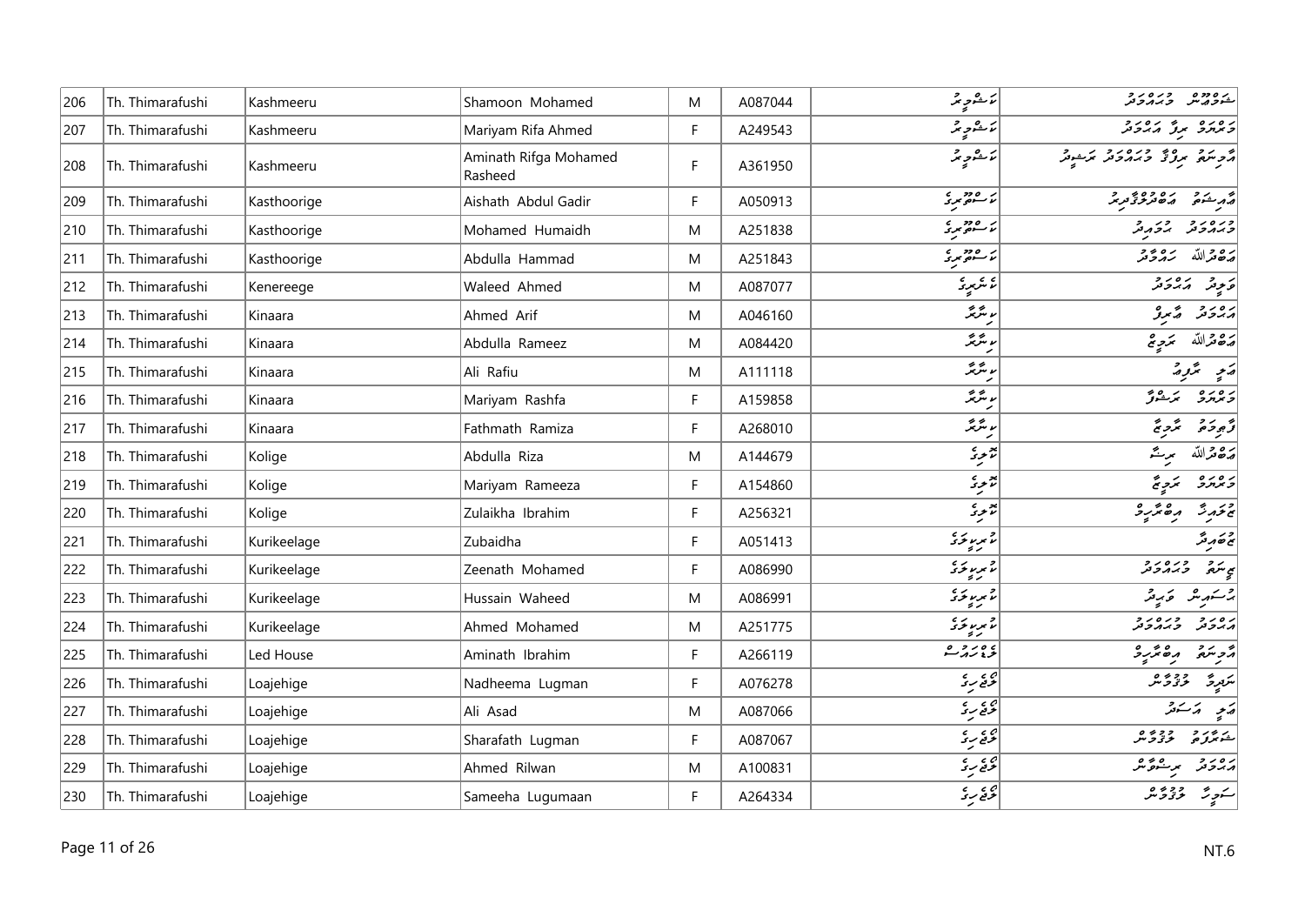| 231 | Th. Thimarafushi | Loajehige          | Ashrag Abdul Raheem  | M           | A397085 | ہ ۽ ري<br>حري                       | ر ور د ده ده در و<br>مشویری ماه مهرسمبرگ                                                                                                                                                                                    |
|-----|------------------|--------------------|----------------------|-------------|---------|-------------------------------------|-----------------------------------------------------------------------------------------------------------------------------------------------------------------------------------------------------------------------------|
| 232 | Th. Thimarafushi | Maafolheyge        | Sharafiyya Ibrahim   | F           | A055953 | په پور، ،<br>د تو نو د              | خوروه رەئزر                                                                                                                                                                                                                 |
| 233 | Th. Thimarafushi | Maafolheyge        | Hamdhoon Hassan      | M           | A066565 | په پور، ،<br>د تو نو د              | رەددە برىر                                                                                                                                                                                                                  |
| 234 | Th. Thimarafushi | Maafolheyge        | Fathimath Ibrahim    | F           | A079360 | ەيدى ،<br>تركرىر                    | ە ھەترىرى<br>وًموحة                                                                                                                                                                                                         |
| 235 | Th. Thimarafushi | Maafolheyge        | Rasheedha            | F.          | A087018 | ه مورد ،<br>ترکو تر                 | ىر<br>سىسىمىتى                                                                                                                                                                                                              |
| 236 | Th. Thimarafushi | Maafolheyge        | Nazda Ibrahim        | F           | A125238 | ه پون تا<br>تر تو تو ت              | ىر جەنگە<br>ەر ھەترىر 3<br>ر                                                                                                                                                                                                |
| 237 | Th. Thimarafushi | Maafolheyge        | Azha Ibrahim         | F.          | A153495 | په پور، ع<br>ترکو بو ب              | ە ھەترىرى<br>بەھەترىرى<br>رەپر                                                                                                                                                                                              |
| 238 | Th. Thimarafushi | Maafolheyge        | Hawwa Ibrahim        | $\mathsf F$ | A163038 | په پور، ،<br>ترکو لر ی              | ە ھەترىرى<br>بەھەترىرى<br>رە بە<br>بەد ئ                                                                                                                                                                                    |
| 239 | Th. Thimarafushi | Maafolheyge        | Hamdhaan Hassan      | M           | A165602 | ه مورد د<br><del>رگ</del> تو بو بر  | رەپ پەسكىر                                                                                                                                                                                                                  |
| 240 | Th. Thimarafushi | Maafolheyge        | Nahza Ibrahim        | F           | A261719 | په پور، ،<br>ترکو لر ی              | ەرھەترىر <sup>ى</sup><br>سرريخ                                                                                                                                                                                              |
| 241 | Th. Thimarafushi | Maafolheyge        | Hussain Simaz        | M           | A261721 | په پوه په<br><del>و</del> تو بو ب   | جر شکہ میں مقبض کے مقبض کے تعلیم کے تعلیم کے مقبض کے تعلیم کے مقبض کے مقبض کے مقبض کے مقبض کے مقبض کے مقب<br>مقبل مقبض کے مقبض کے مقبض کے مقبض کے مقبض کے مقبض کے مقبض کے مقبض کے مقبض کے مقبض کے مقبض کے مقبض کے مقبض کی ک |
| 242 | Th. Thimarafushi | Maafolheyge        | Ibrahim Sinah        | M           | A261722 | ەيدى ،<br>تركرىر                    |                                                                                                                                                                                                                             |
| 243 | Th. Thimarafushi | Maafolheyge        | Aminath Shiufa       | F           | A261723 | په پوه په<br><del>و</del> تو بو ب   | أأوسكم المستوفر                                                                                                                                                                                                             |
| 244 | Th. Thimarafushi | Maafolheyge        | Mohamed Saif         | M           | A261727 | په پور، ،<br>ترکو لر ی              | ورەرو سەرو                                                                                                                                                                                                                  |
| 245 | Th. Thimarafushi | Maafolheyge        | Ali Shifau           | M           | A345151 | ه پون تا<br>تر تو تو ت              | أوكمني المشوقرة                                                                                                                                                                                                             |
| 246 | Th. Thimarafushi | Maafolheyge        | Shujau Hassan        | M           | A368360 | ه مورد ،<br><del>وگ</del> و و       | ے پی پر کر کر کر                                                                                                                                                                                                            |
| 247 | Th. Thimarafushi | Maafolheyge        | Aishath Shaifa Asif  | F.          | A390802 | ه مورد د<br><del>رگ</del> تو بو بر  | لأرشكم شررؤ الأجوز                                                                                                                                                                                                          |
| 248 | Th. Thimarafushi | Maafolheyge        | Mariyam Samha        | F           | A397149 | ه پون تا<br>تر تو تو ت              | رەرە بەەپ                                                                                                                                                                                                                   |
| 249 | Th. Thimarafushi | Maajehige Number 1 | Adnan Ali Maniku     | M           | A050935 | $\frac{1}{1}$ وم دان کا دیکھیے کے ا | ە ئەر ئىگە ئە ئەر ئەر ئار                                                                                                                                                                                                   |
| 250 | Th. Thimarafushi | Maajehige Number 1 | Jaufar Rasheed       | M           | A106704 | دی دی تر مرکز دی                    | ر در د<br>ق <i>مگ</i> ۇنمى ئىمىشىمى                                                                                                                                                                                         |
| 251 | Th. Thimarafushi | Maajehige Number 1 | Mariyam Ahzaan       | F           | A247114 | وی دی مرکز میکند 1                  | ىرە بۇ ھ<br>ر ه ر ه<br><del>ر</del> بربرگ                                                                                                                                                                                   |
| 252 | Th. Thimarafushi | Maajehige Number 1 | Ahmed Ibaadh         | M           | A247116 | وی و مرکز میکند ا                   | גם ג' ביישוב<br>הגבת ביישוב                                                                                                                                                                                                 |
| 253 | Th. Thimarafushi | Maajehige Number 1 | Mohamed Vidhadh      | M           | A247142 | قىم ئەسكى ئەسكە                     | وره رو وو.<br>وبردونر وترتر                                                                                                                                                                                                 |
| 254 | Th. Thimarafushi | Maajehige Number 3 | Adam Shareef         | M           | A011225 | د ځ کړه کمر ټوله کال د 3            | پر ده شکړو<br>م <sup>عرف</sup> شکړو                                                                                                                                                                                         |
| 255 | Th. Thimarafushi | Maajehige Number 3 | Mohamed Jaleel       | M           | A034939 | وی دی مرکز تھی 3                    | ورەر <del>د</del> ك <sub>ې</sub> چى                                                                                                                                                                                         |
| 256 | Th. Thimarafushi | Maajehige Number 3 | Zeenath Hassan Manik | F           | A051644 | دی دی مرکز تھے تھ 3                 | ى ئىكتى ئەسكەنگە ئىرىد                                                                                                                                                                                                      |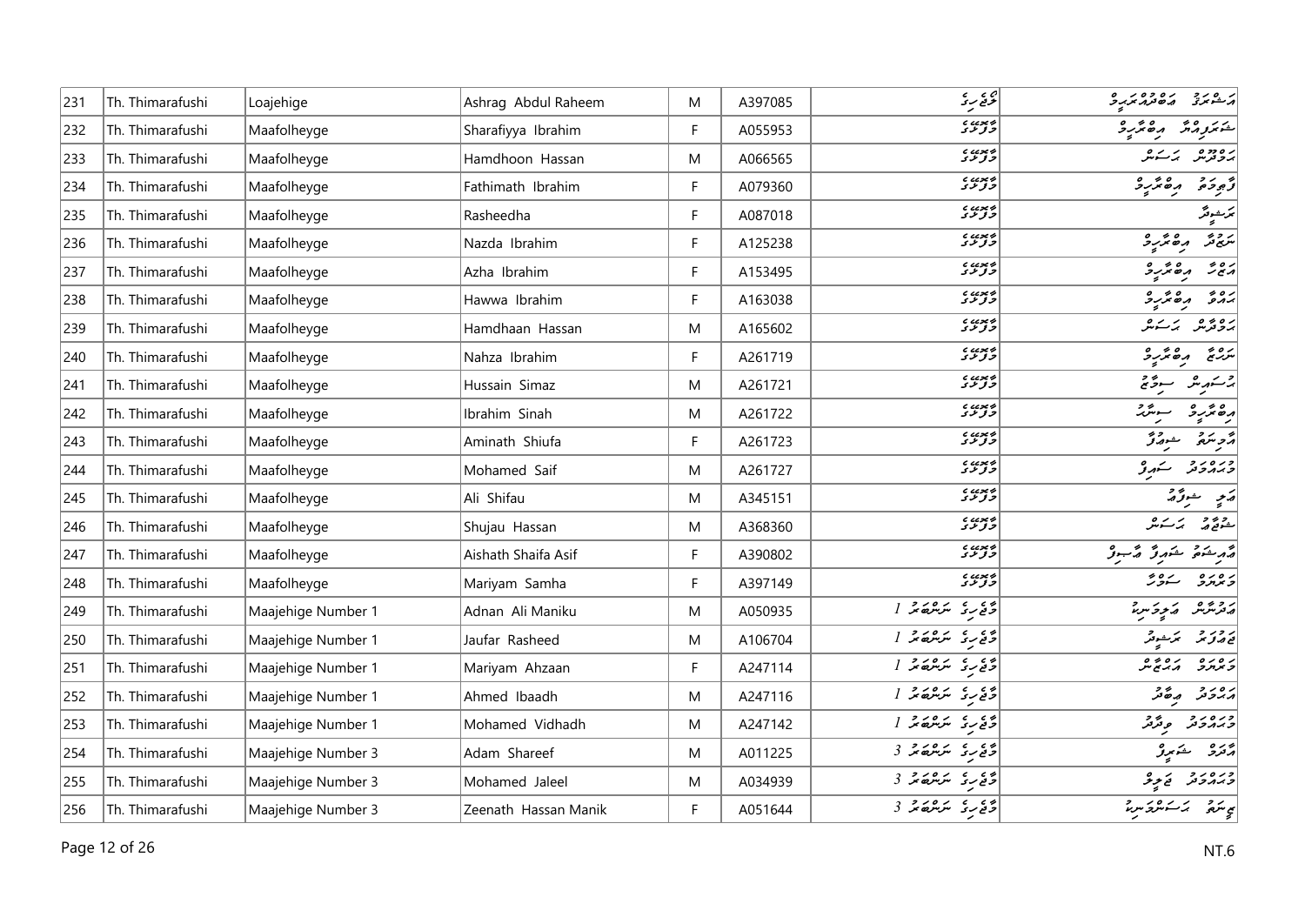| 257 | Th. Thimarafushi | Maajehige Number 3  | Hawwa Manike          | F         | A086941 | وَمَعْ رِیْ سَرْسُرْہَ مِنْ 3            | پروڅو سربا                                                                                                                                                                                                                       |
|-----|------------------|---------------------|-----------------------|-----------|---------|------------------------------------------|----------------------------------------------------------------------------------------------------------------------------------------------------------------------------------------------------------------------------------|
| 258 | Th. Thimarafushi | Maajehige Number 3  | Sameera Hassan Manik  | F         | A086943 | دی سی سر شهر دی از                       | سكوبكر أيرسكس كرسرة                                                                                                                                                                                                              |
| 259 | Th. Thimarafushi | Maajehige Number 3  | Azhadh Hassan Manik   | M         | A086944 | د ځ کې د سرسره تر 3                      | رەرو برے مركبة                                                                                                                                                                                                                   |
| 260 | Th. Thimarafushi | Maajehige Number 3  | Aishath Zumna         | F         | A086945 | ئۇيرى ئىر ئىھە ئىكى 3                    | و در ده ده در در در کلی برگزار در کلی کلی در در کلی در کلی در کلی در کلی در کلی در کلی در کلی در کلی در کلی در<br>در کلی در کلی در کلی در کلی در کلی در کلی در کلی در کلی در کلی در کلی در کلی در کلی در کلی در کلی در کلی در کل |
| 261 | Th. Thimarafushi | Maajehige Number 3  | Abdulla Zimaam        | M         | A247355 | وی دی در مرکز د                          | أرة قرالله بإرمح                                                                                                                                                                                                                 |
| 262 | Th. Thimarafushi | Maaleyge            | Ahmed Shareef         | M         | A040723 | یون تا<br>مرمو ت                         | پرورو شمیرو                                                                                                                                                                                                                      |
| 263 | Th. Thimarafushi | Maaleyge            | Hammad Adam           | M         | A077421 | ە يە ،<br>ترمو ،                         | ره پر پره<br>بربروتر برترو                                                                                                                                                                                                       |
| 264 | Th. Thimarafushi | Maaleyge            | Ali Muruthalo         | ${\sf M}$ | A082738 | ە يە ي<br>ترىخرى                         | $\frac{2}{3}$                                                                                                                                                                                                                    |
| 265 | Th. Thimarafushi | Maaleyge            | Abdulla Ikram         | M         | A247055 | ە يە ي<br>ترىخرى                         | رە قراللە مەمرى                                                                                                                                                                                                                  |
| 266 | Th. Thimarafushi | Maaleygey Aage      | Mohamed Rasheed       | M         | A036791 | ه عن عده عده<br><del>و</del> مو بو مد بو | 7,0,00 كر شوتر<br><i>7,0,00 كر</i> شوتر                                                                                                                                                                                          |
| 267 | Th. Thimarafushi | Maaleygey Aage      | Asgar Ali Maniku      | M         | A062907 | ه عن عده عده ح<br>مرس عدد حد             | ג בוגל ה' בליטי                                                                                                                                                                                                                  |
| 268 | Th. Thimarafushi | Maaleygey Aage      | Aslam Ali Manik       | M         | A068934 | ه c برده و c<br><del>د</del> نو c x د    | كالمستوفى الكافية والمرار                                                                                                                                                                                                        |
| 269 | Th. Thimarafushi | Maaleygey Aage      | Ahram Ali Manik       | M         | A263252 | ه c برده و c<br><del>د</del> نو c x د    | גישב הַבְּבֹיתֵי                                                                                                                                                                                                                 |
| 270 | Th. Thimarafushi | Maathila            | Mohamed Siraj         | M         | A052616 | ۇ ئەبۇ                                   | و ر ه ر د<br>تر پر تر تر<br>سىرتىرقى                                                                                                                                                                                             |
| 271 | Th. Thimarafushi | Majehige            | Mohamed Naseer        | M         | A011896 | یز ی<br>ترقع سر تر                       | ورەرو شەيدۇ.                                                                                                                                                                                                                     |
| 272 | Th. Thimarafushi | Majehige            | Nadhira Ibrahim Manik | F         | A045010 | ېږي <sub>د پ</sub> ه<br>د ه              | رەپر دې<br>دەبر دېر<br>ىترىرىتر                                                                                                                                                                                                  |
| 273 | Th. Thimarafushi | Majehige            | Jadulla Ibrahim Manik | M         | A046892 | یز ہے<br>ترقی <i>ع س</i> ر ت             | ە ھەمەر 25 سرىد<br>تج تر اللّه                                                                                                                                                                                                   |
| 274 | Th. Thimarafushi | Majehige            | Nahida Ibrahim Manik  | F.        | A048504 | ی ء<br>ترقع سر تر                        | ە ھەترىر 3 دىرىد<br>رەھ ترىر 3 دىرىد<br>مرَّرِ قَرْ                                                                                                                                                                              |
| 275 | Th. Thimarafushi | Majehige            | Waleed Ibrahim Manik  | M         | A128391 | ی ء ر ء<br>ترقع سر تر                    | ءَ وِتر                                                                                                                                                                                                                          |
| 276 | Th. Thimarafushi | Majehige            | Ibrahim Mazin         | M         | A378185 | پرې دي<br>  پرې کورنۍ                    | ۇ يې بىر<br>ە ھەترىر <sup>ە</sup>                                                                                                                                                                                                |
| 277 | Th. Thimarafushi | Makhmaa Villa       | Shiyama Ibrahim       | F         | A123973 | ۇرْدۇرۇ                                  | شودگر گر<br>ە ھەترىرى<br>برھ ترىرى                                                                                                                                                                                               |
| 278 | Th. Thimarafushi | Makhmaa Villa       | Ahmed Shiyam          | M         | A267473 | ۇزۇ <sub>ھ</sub> ۇ                       | پروژو<br>شەدگرى                                                                                                                                                                                                                  |
| 279 | Th. Thimarafushi | Makhmaa Villa       | Abdulla Shiyam        | M         | A267512 | ئەر ئۇ ئۇ                                | شەدگرى<br>صصرالله                                                                                                                                                                                                                |
| 280 | Th. Thimarafushi | Makhmaage           | Mohamed Shiham        | M         | A061785 | ر ه و ،<br><del>د</del> ژو               | ورەر دىمۇ                                                                                                                                                                                                                        |
| 281 | Th. Thimarafushi | Makhumaa Villa Aage | Asima Usman           | F         | A270880 | ر و و پرو ،<br>د زگروگر                  | چە ئە چەر<br>رمج سبزقر                                                                                                                                                                                                           |
| 282 | Th. Thimarafushi | Makhumaa Villa Aage | <b>Abdul Muiz</b>     | M         | A270884 | ى <i>ز د څو څ</i> رند                    | ג ם כ ם כ<br>גם ב ב ב ה ג ב                                                                                                                                                                                                      |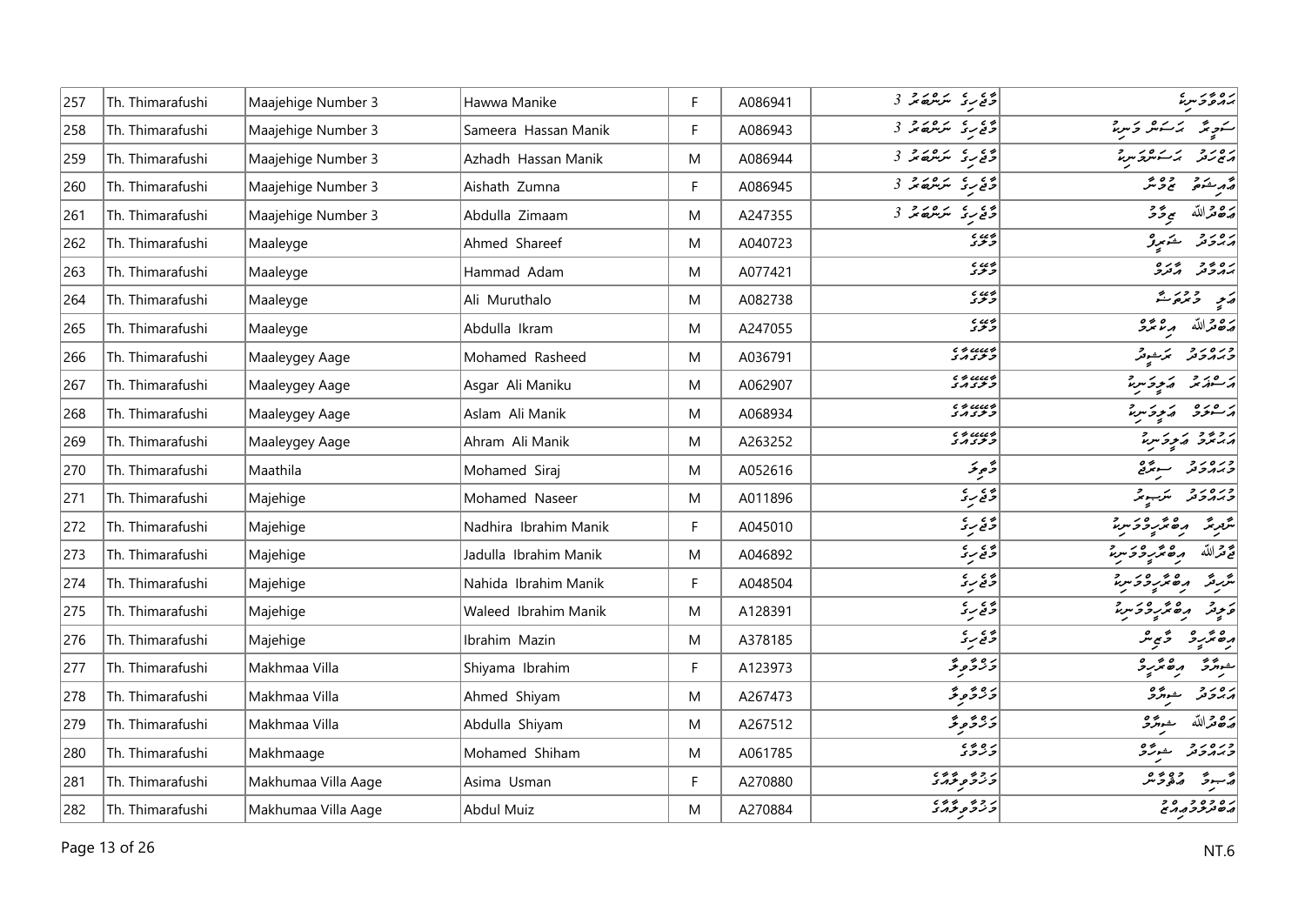| 283 | Th. Thimarafushi | Makhumaa Villa Aage  | Ismail Muneez       | ${\sf M}$ | A397111 | ر و و و و و ،<br>د رگورگ                 | وستوفي وسيم                                           |
|-----|------------------|----------------------|---------------------|-----------|---------|------------------------------------------|-------------------------------------------------------|
| 284 | Th. Thimarafushi | Manfaa               | Fathmath Afnan      | F         | A249557 | ىز شرىچ                                  | ژ <sub>بوخ</sub> و پروتربر                            |
| 285 | Th. Thimarafushi | Manzaruge            | Aminath Nishfa      | F         | A094352 | ر ہ ر د ،<br>تر سرپی سری                 | أردينهم<br>سرىشىۋە<br>س                               |
| 286 | Th. Thimarafushi | Manzil               | Aminath Laila       | F         | A087088 | ئەشرىر ۋ                                 | خەرى                                                  |
| 287 | Th. Thimarafushi | Manzil               | Liyaana Ibrahim     | F         | A266063 | ئەشىرو                                   | ا پرېژنېژ<br>پ<br>ڔۛؗۄؠؙڒڔ                            |
| 288 | Th. Thimarafushi | Manzil               | Ali Lais            | M         | A266069 | ئەمپرى <sub>ۋ</sub>                      | ە ئەرب                                                |
| 289 | Th. Thimarafushi | Meenaazu             | Mariyam Hassan      | F         | A087035 | حريثر فلمح                               | ر ه ر ه<br><del>ر</del> بربرو<br>برسەمىر              |
| 290 | Th. Thimarafushi | Meenaazu             | Farahath Mohamed    | F         | A158027 | حريثر فلمح                               | و ره ر د<br>تر <i>پر</i> وتر<br>ىر بەر جە<br>تونىرىدى |
| 291 | Th. Thimarafushi | Meenaazu             | Mahudhee Mohamed    | ${\sf M}$ | A263845 | حریثر تح                                 | د د د د د د د                                         |
| 292 | Th. Thimarafushi | Meenaazu             | Maahidh Mohamed     | M         | A263846 | حريثرج                                   | و دره دره د                                           |
| 293 | Th. Thimarafushi | Minivan Ufaa         | Aminath Moosa       | F         | A087100 | وسۇشمۇ                                   | أأروسه<br>ديو مشر                                     |
| 294 | Th. Thimarafushi | Minivan Ufaa         | Fathimath Salwa     | F         | A087103 | د سو شمېر ژ                              | و مرد د<br>تر مور مو<br>سەۋەتە                        |
| 295 | Th. Thimarafushi | Minivan Ufaa         | Hassan Shaah        | ${\sf M}$ | A269551 | وسەتمەتر                                 | بركتاش القارح                                         |
| 296 | Th. Thimarafushi | Mirihimaage          | Aminath Samaha      | F         | A247698 | او بوروی<br>او بوروی                     | سەپەير<br>أرمز                                        |
| 297 | Th. Thimarafushi | Miriyaasge           | Mohamed Shiham      | M         | A065698 | ا دېروگروي<br><u>پ</u>                   | ورەرو ھورو                                            |
| 298 | Th. Thimarafushi | Moishaa              | Moosa Ibrahim       | M         | A075981 | تزمريحه                                  | $rac{1}{2}$                                           |
| 299 | Th. Thimarafushi | Moishaa              | Aminath Muzna       | F         | A248571 | قەرىقە                                   | أزويته وحيثر                                          |
| 300 | Th. Thimarafushi | Moishaa              | Ali Amaan           | M         | A248575 | خرمشه                                    | أەيج أماڭ بىر                                         |
| 301 | Th. Thimarafushi | Moonimaage           | Saudiyya Ahmed      | F         | A087050 | دو په په<br>د سرچ د                      | הכנית הבית                                            |
| 302 | Th. Thimarafushi | Moonimaage           | Azeeza Moosa        | F         | A087051 | חי<br>קייקבצ                             | أرجاح وحمش                                            |
| 303 | Th. Thimarafushi | Moonimaage           | Saadha Ahmed        | F         | A263326 | חי<br>קייקבצ                             | ر دی در دورد                                          |
| 304 | Th. Thimarafushi | Moonimaage           | Soodha Ahmed        | F         | A263333 | دو په په<br>تر سرچر                      | ر دود بر<br>سوړ تو<br>ەرەر                            |
| 305 | Th. Thimarafushi | Moosum               | Ali Shafy           | ${\sf M}$ | A113161 | دد وه                                    | رَمِ شَرْرٍ                                           |
| 306 | Th. Thimarafushi | Moosum               | Mariyam Haifa Moosa | F         | A266077 | دد وه                                    |                                                       |
| 307 | Th. Thimarafushi | Muhanmadhee Aabaadhu | Ibrahim Ali         | M         | A270798 | و ر ه ر ر پر پر و<br>د بر سرچ تر پر ص تر | ە ھەترىر <sup>ە</sup>                                 |
| 308 | Th. Thimarafushi | Muniya               | Fariyaaz Ibrahim    | F         | A087065 | د سرگر                                   |                                                       |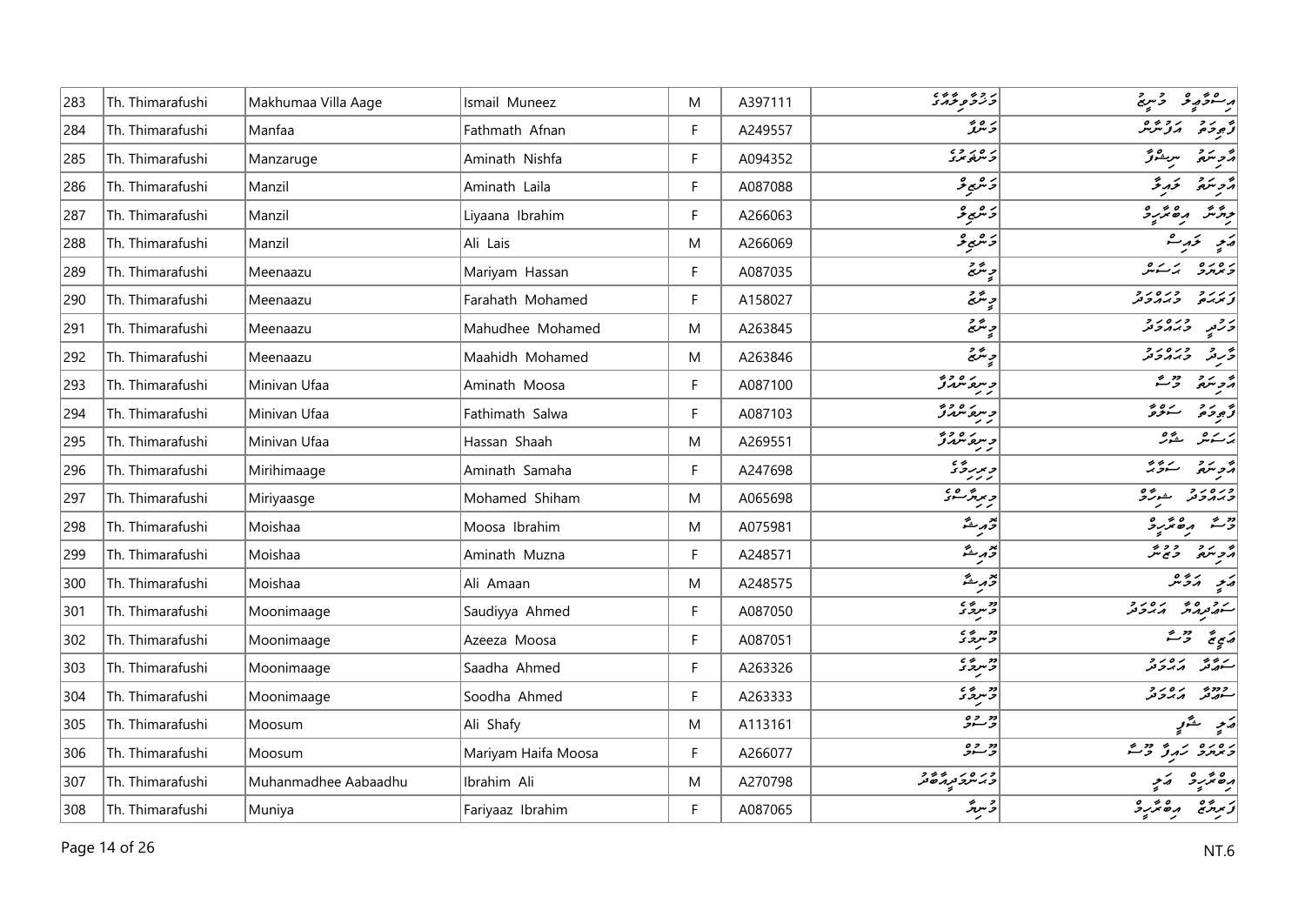| 309   | Th. Thimarafushi | Muniya           | Mohamed Adam Fulhu     | M         | A152797 | دسر                         | כנסנכ בנסכב<br>כגמכת התכנת                         |
|-------|------------------|------------------|------------------------|-----------|---------|-----------------------------|----------------------------------------------------|
| 310   | Th. Thimarafushi | Muraka           | Shafeega Ismail        | F         | A067668 | ويرز                        | برىشۇپەيۋ<br>  شَوَرٍ تَرُ                         |
| 311   | Th. Thimarafushi | Mushtharee villa | Shareefa Mohamed Fulhu | F         | A025892 | ژىشۇ ئېر <sub>ى</sub> رىگە  | ورەر دود<br>تەئەر تەرىخ<br>شەمرۇگە<br>ئە           |
| $312$ | Th. Thimarafushi | Musthareege      | Abdulla Agil           | M         | A120070 | د صمر سر<br>په سره کمېږي    | ة صرالله<br>ەرتى بى                                |
| 313   | Th. Thimarafushi | Naainfaruge      | Ibrahim Navaz          | M         | A062307 | <br> سرم سرور در در         | پر دی <sub>ج</sub><br>سرچ مح<br>ەر ھەترىر <i>2</i> |
| 314   | Th. Thimarafushi | Naainfaruge      | Asiyath Mohamed        | F         | A073662 | مگر مگر کرد د <sup>ی</sup>  | پر مسرو<br>م<br>و رە ر د<br>تر پروتر               |
| 315   | Th. Thimarafushi | Naainfaruge      | Mariyam Nashaya        | F         | A249523 | مگر شو کر د ،<br>مگر شو کرد | ر ه ر ه<br><del>د</del> بربرگر<br>سَرَڪْرَبَرُ     |
| 316   | Th. Thimarafushi | Naainfaruge      | Aminath Najy           | F         | A252879 | شمە بىرىدى<br>سىمە ئىسىم    | أأترجع تتمعي                                       |
| 317   | Th. Thimarafushi | Naainfaruge      | Ahmed Azaan Mohamed    | ${\sf M}$ | A343961 | شمە بىرى ج                  | גם גם האם כגם גב<br>הגבת האית בגהכת                |
| 318   | Th. Thimarafushi | Nareeha Manzil   | Abdul Muhaimin Ali     | ${\sf M}$ | A113525 | برَبِرِرَّدَ تَرْبِح وْ     | גם כם כנתבית הב                                    |
| 319   | Th. Thimarafushi | Nareeha Manzil   | Moomina Ali            | F         | A270482 | ىئە <i>پر ئەڭ ئىلى</i> ر ق  | دو پر ړې                                           |
| 320   | Th. Thimarafushi | Nasru            | Sawadh Adam            | M         | A079694 | ىئەبەيىتى                   | ر د و د وره                                        |
| 321   | Th. Thimarafushi | Nasru            | Ishag Adam Fulhu       | M         | A092446 | ىئەبەيىتى                   | د ه په په دود                                      |
| 322   | Th. Thimarafushi | Nasru            | Ahmed Visam            | ${\sf M}$ | A247338 | ىر رە ج                     | بره رو و شوه                                       |
| 323   | Th. Thimarafushi | Nasru            | Aminath Sara           | F         | A247340 | ىر مە ج                     | ۇ ئەسىر ئىسىسىسى ئىسىر                             |
| 324   | Th. Thimarafushi | New Manzil       | Ahmed Shuraih          | M         | A150355 | سرد د شریحه د               | رەرو شىر                                           |
| 325   | Th. Thimarafushi | New Manzil       | Mohamed Samooh         | M         | A372122 | سرد ئەھبىر ئە               | وره رو دوه<br><i>د پرو</i> تر سوړ                  |
| 326   | Th. Thimarafushi | Nika Hiyaa       | Ahmed Nifsaan          | M         | A263289 | سرىئە سەنتىر                | رەرد سرگەش                                         |
| 327   | Th. Thimarafushi | Nika Hiyaa       | Mariyam Neesha         | F         | A263290 | سرىئە سەنتىر                | ر ہ ر ہ<br><del>ر</del> بربر ژ<br>سريسَّہُ         |
| 328   | Th. Thimarafushi | Nirolhumaage     | Adnan Ali              | M         | A042753 | استروده                     | ر د پرې کرم                                        |
| 329   | Th. Thimarafushi | Nirolhumaage     | Mohamed Sobah          | M         | A065069 | سرپر و و ی<br>سرپر رقم و    | وره رو دره و                                       |
| 330   | Th. Thimarafushi | Nirolhumaage     | Sanfa Hassan           | F         | A069145 | بربردي                      | ستائر پر بر تر شاہر                                |
| 331   | Th. Thimarafushi | Nirolhumaage     | Asiu Abbas             | M         | A086967 | بر بر و د  ب<br>سربر د تر ی | $2801 - 7 - 7$                                     |
| 332   | Th. Thimarafushi | Nirolhumaage     | Asiyath Abbas          | F         | A086968 | بر د و د د<br>سربر د و د    |                                                    |
| 333   | Th. Thimarafushi | Nirolhumaage     | Mohamed Asid           | M         | A086969 | سرپر و و ی<br>سرپر رقم و    | כנסנכ בהיב                                         |
| 334   | Th. Thimarafushi | Nirolhumaage     | Afza Jaufar            | F         | A163046 | لبرچوده و                   | پروژ دی کر                                         |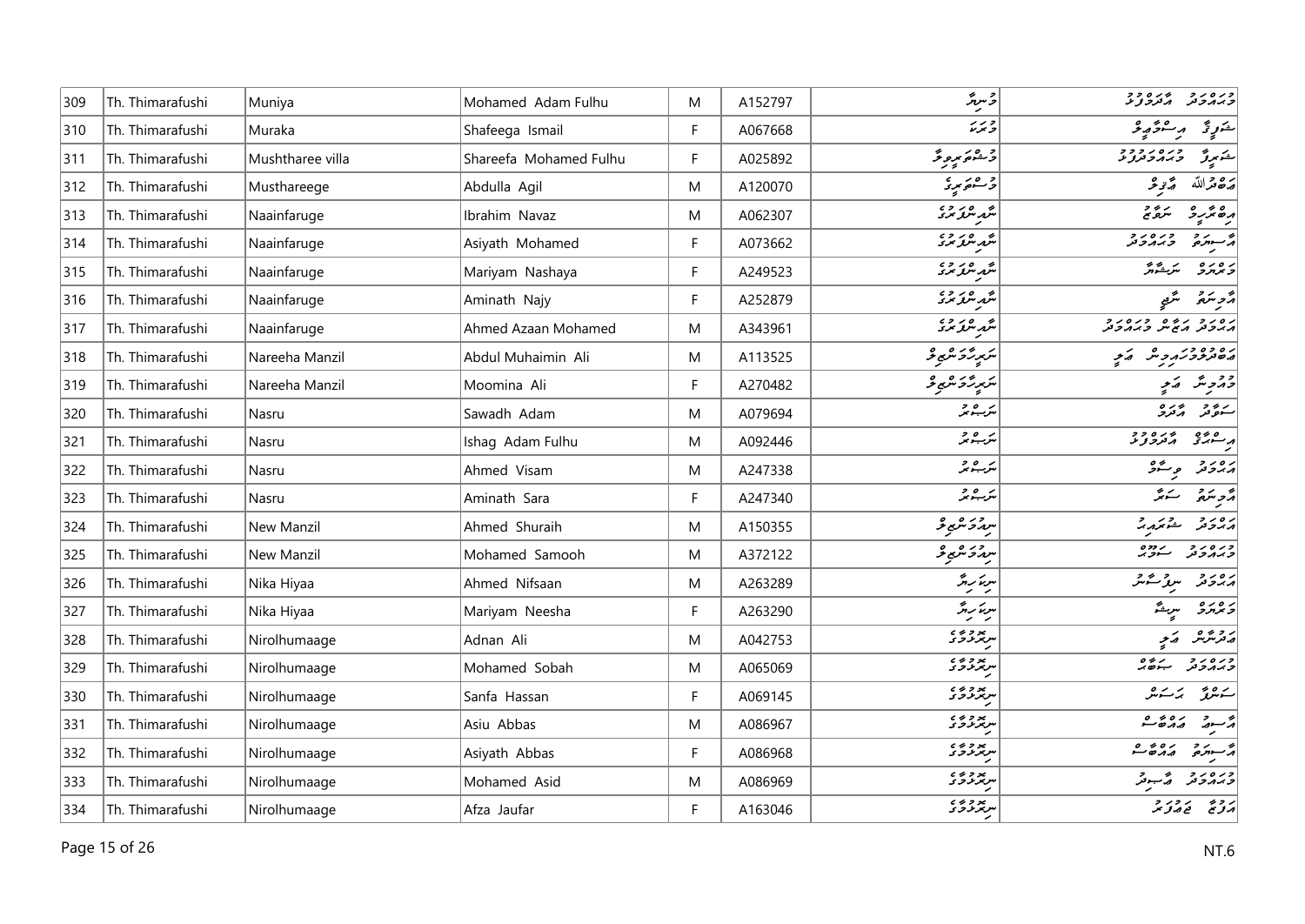| 335 | Th. Thimarafushi | Nirolhumaage    | Ashiga Abbas             | F.          | A250925 | بر بر و د  بر<br>سرپورتو  ی | 250/<br>  پُرْڪونَّرُ<br> -                       |
|-----|------------------|-----------------|--------------------------|-------------|---------|-----------------------------|---------------------------------------------------|
| 336 | Th. Thimarafushi | Nirolhumaage    | Iffath Jaufar            | F           | A251356 | بر و و و ،<br>سربوبو و      | د ه د د د د د د                                   |
| 337 | Th. Thimarafushi | Nirolhumaage    | Nuha Jaufar              | F           | A413319 | سرپروژی                     | ده دور د<br>سرگ فهرنو پر                          |
| 338 | Th. Thimarafushi | <b>Nishaan</b>  | Ibrahim Sanah            | M           | A100924 | سرىشەشر                     | 5, 20, 0<br>سەيىر                                 |
| 339 | Th. Thimarafushi | Nishaan         | Ismail Sanah             | M           | A128300 | اسریشمبر<br>پ               | ىر سى <i>ۋە</i> پەتر<br>سەتەر                     |
| 340 | Th. Thimarafushi | Nishaan         | Hussain Sanaah           | M           | A128458 | اسريقيقر                    | برسكريش سكندها                                    |
| 341 | Th. Thimarafushi | Nishaan         | Shaheema Adam Fulhu      | F           | A128473 | سرىشەشر                     | شَرِرَة الْمَعْرَفُرُونَدُ                        |
| 342 | Th. Thimarafushi | Nishaan         | Shaheedha Adam Fulhu     | F.          | A141894 | سرىشەشر                     | شەرىتى ئەتەرە دو                                  |
| 343 | Th. Thimarafushi | Nivaadhoshuge   | Fathimath Anoofa Ismail  | F.          | A384196 | ر پر د د ،<br>سرچ تر سر پر  | ژُودَهُ مَتْرٌ مِــْدَّهُ وُ                      |
| 344 | Th. Thimarafushi | Nooraanee Villa | Mubeena Ibrahim          | $\mathsf F$ | A123962 | يز پر<br>سر پر سره مر       | دەش مەمزىر                                        |
| 345 | Th. Thimarafushi | Nooraanee Villa | Mariyam Sahuna           | F           | A268973 | يز پژ <sub>سوم</sub> و څه   | رەرە بەھەر                                        |
| 346 | Th. Thimarafushi | Nooraanee Villa | Ahmed Musab              | M           | A268994 | دور<br>مربر سره مر          | ره ده ده ده                                       |
| 347 | Th. Thimarafushi | Nooraaneege     | Ibrahim Nasir            | M           | A051524 | دوره<br>متر پنر سرچ         | رەنزىر ئىسىز                                      |
| 348 | Th. Thimarafushi | Nooraaneege     | Nasira Ahmed             | F           | A262908 | دور محمد<br>مرتكز سريد      | شب برورد                                          |
| 349 | Th. Thimarafushi | Nooraaneege     | Ahmed Ahnaf Ali          | M           | A357384 | دور محمد<br>مرتكز سريد      | رەرە رورە كەير                                    |
| 350 | Th. Thimarafushi | Nooraaneege     | Mohamed Anoof Ali        | M           | A357388 | دو په په<br>مربر سړي        | כנים ניכן בית הת                                  |
| 351 | Th. Thimarafushi | Nooraaneege     | Aishath Manal Nasir      | F.          | A378168 | دو پر<br>سربر سرپر          | أورشني وترو ترجر                                  |
| 352 | Th. Thimarafushi | Oasis           | Salma Abdulla            | F           | A065435 | لحميمية                     | يَدْوَى مَرْهُ قَرْاللَّهُ                        |
| 353 | Th. Thimarafushi | Oasis           | Mohamed Assadh           | M           | A146459 | جەنبەر                      | כנסנכ גםנכ<br>כגתכנג ה'-יתנג                      |
| 354 | Th. Thimarafushi | Oasis           | Ahulam Ilyas             | F           | A250931 | جەيبەر                      | ړ ده وه ده ک                                      |
| 355 | Th. Thimarafushi | Orchidmaage     | Ahmed Riyaz              | M           | A053786 |                             | رەرد پەر                                          |
| 356 | Th. Thimarafushi | Orchidmaage     | Abdulla Riyaz            | M           | A058064 |                             | رەت <sub>د</sub> اللە مەرگە                       |
| 357 | Th. Thimarafushi | Orchidmaage     | Hussain Zaif Ahmed Riyaz | M           | A249505 |                             | برسكر على المرور المراكب المراكب                  |
| 358 | Th. Thimarafushi | Orchidmaage     | Zahwa Ahmed Riyaz        | F           | A351393 | ه موء دي<br>مربو دي         | ر وه رور و بروت                                   |
| 359 | Th. Thimarafushi | Raastha         | Imthiyaz Mohamed         | M           | A148498 | پۇ رەپۇ                     |                                                   |
| 360 | Th. Thimarafushi | Raastha         | Mujuthaaz Mohamed        | M           | A270481 | پۇ رەپۇ                     | و ر ه ر د<br>تر پر پر تر<br>و و پر ه<br>تر محر مح |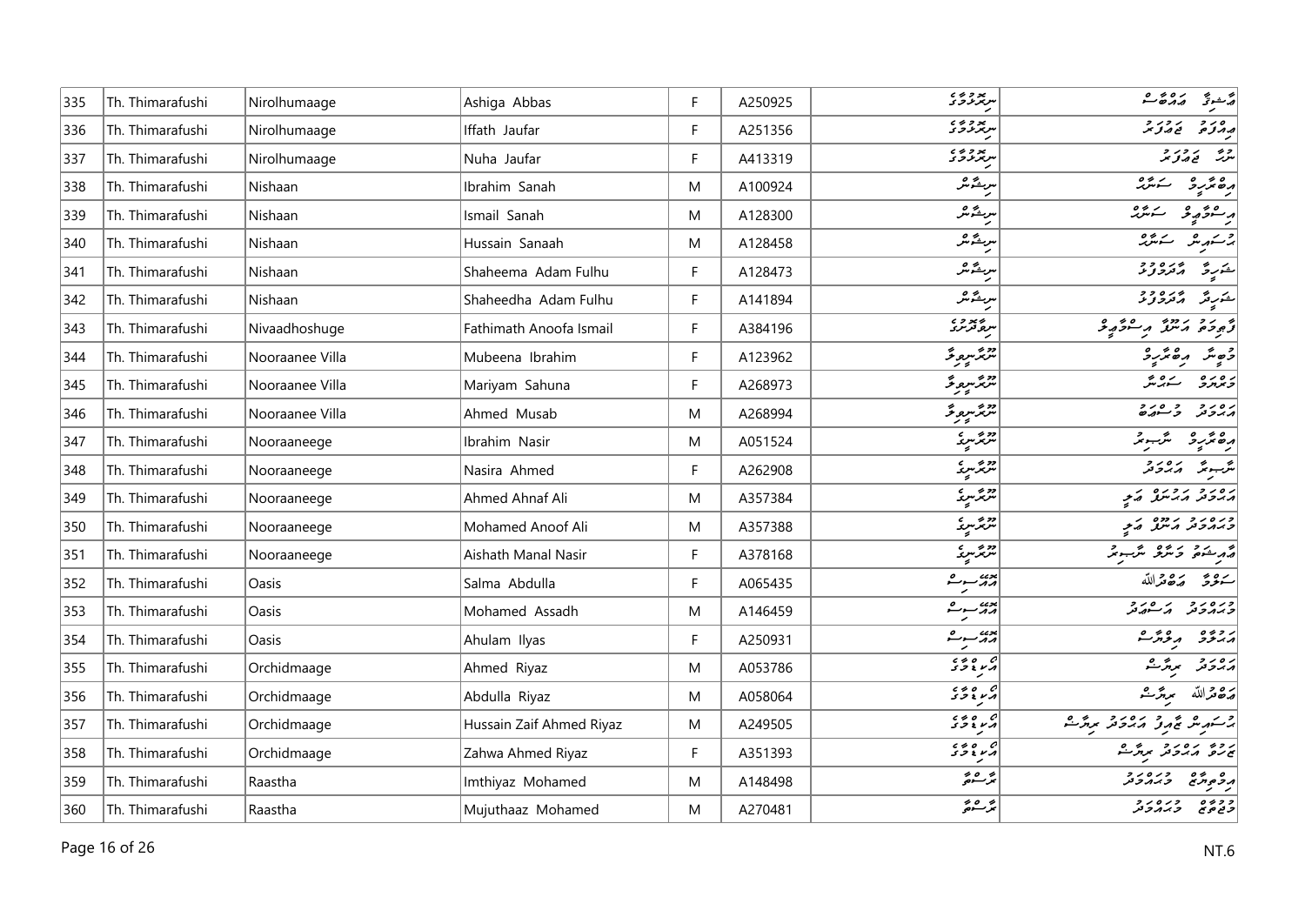| 361 | Th. Thimarafushi | Rankokaage          | Aishath Mohamed       | F         | A087032 | ر ٥ × ٥ ي<br>برس د د د                                   | و رە ر د<br>تر پر تر تر<br>پھر دیکھیے<br>حداد سنگھی               |
|-----|------------------|---------------------|-----------------------|-----------|---------|----------------------------------------------------------|-------------------------------------------------------------------|
| 362 | Th. Thimarafushi | Rankokaage          | Thahiyya Moosa        | F         | A087033 | ر ۲۵ پر دی<br>برس را ر                                   | ەرەپە<br>دريجه                                                    |
| 363 | Th. Thimarafushi | Rankokaage          | Mamdhooh Hassan       | M         | A153324 | ر ٥ × ٥ ء<br>برس را ر                                    | ر ه دوه<br>تر تر بر<br>برسەمىر                                    |
| 364 | Th. Thimarafushi | Roze Villa          | Aishath Ali           | F         | A082784 | ە ە<br>ئىرىج ھ <sub>ى</sub> م                            | و مرکز شور<br>مرکز شور<br>ەتىر                                    |
| 365 | Th. Thimarafushi | Rozemeed            | Sarath Ismail         | F         | A120518 | 0 ء ۾ ج<br>مربح ح <sub>ي</sub> ء                         | شەبر د<br>ەرسىۋەپەي                                               |
| 366 | Th. Thimarafushi | Rozemeed            | Musthafa Abdulla      | M         | A333536 | ە ە<br>ئىرىنى جەنج                                       | ەھىراللە<br>د په پورځ<br>پرېبونو                                  |
| 367 | Th. Thimarafushi | Rozemeed            | Fathimath Sirmeena    | F         | A333537 | می حر ہ<br>  سی حر ہ                                     | ژَهِ دَهُ مَسْسِمَةٍ مَّرْ                                        |
| 368 | Th. Thimarafushi | Rozemeed            | Ali Abdulla           | M         | A333538 |                                                          | أضعي ضكاه تمالله                                                  |
| 369 | Th. Thimarafushi | Saima               | Shammakh Shareef      | ${\sf M}$ | A362012 | ستهرقر                                                   | ر ده و و.<br>خوړ ژ ژ<br>شەمرۇ                                     |
| 370 | Th. Thimarafushi | Saima               | Shamakh Shareef       | ${\sf M}$ | A362022 | سەرىچ                                                    | شۇڭز شېرۇ                                                         |
| 371 | Th. Thimarafushi | Sakkeyogasdhoshuge  | Nahudha Ali Manik     | F         | A062918 | ر ۲۵ پر در ۲۵ پر و ۲<br>سوډ <i>ر پر در</i> د             | يرد قر مركز يره                                                   |
| 372 | Th. Thimarafushi | Sakkeyogasdhoshuge  | Mariyam Umar          | F         | A069181 | ر ۲۵ پر بر ۲۵ و ۶<br>سودر بو بر کرد سوفر برو             | و ر و<br>در د بر<br>ر ه ر ه<br><del>د</del> بربرگر                |
| 373 | Th. Thimarafushi | Sakkeyogasdhoshuge  | Hussain Ali Manik     | ${\sf M}$ | A123978 | ر ۲۵ پر بر ۲۵ و ۶<br>سودر بو برگ سوتورن                  | برحتهاش كالموكاسرة                                                |
| 374 | Th. Thimarafushi | Sakkeyogasdhoshuge  | Abdulla Afeef         | ${\sf M}$ | A123983 | ر ۲۵ پر بر ۲۵ و ۶<br>سودر بو بر کرد سوفر برو             | رە د <sub>الله م</sub> ر <sub>و</sub> و                           |
| 375 | Th. Thimarafushi | Sakkeyogasdhoshuge  | Ismail Munawwar       | ${\sf M}$ | A159697 | ر ۲۵ پر در ۲۵ پر و ۲<br>سوډ <i>ر پر در</i> د             | وحدود وسموس                                                       |
| 376 | Th. Thimarafushi | Sakkeyogasdhoshuge  | Fathimath Sirufa      | F         | A264707 | ر ۲۵ پر بر ۲۵ و ۶<br>سوا <i>ر بر بر</i> ی سوتو <i>ری</i> | قرموخرة سوبرقر                                                    |
| 377 | Th. Thimarafushi | Satellite           | Asim Abbas            | M         | A250928 | والمتحفظ وتحريرهم                                        | 2507<br>رمجي سبوحه                                                |
| 378 | Th. Thimarafushi | Shabnam Villa       | Khadeeja Mohamed      | F         | A259643 | شەھ سەۋ بە ئۇ                                            | و ره ر و<br><i>د ب</i> رگرفر<br>نزىرقى                            |
| 379 | Th. Thimarafushi | Shabnamge           | Mifthah Abdul Muhusin | ${\sf M}$ | A249503 | ر <i>ە</i> رە ،<br>شەھ سرچ <sub>ك</sub>                  | ە بۇ ج<br>جەنزى <i>م</i> ىر<br>ره وه وه به ما<br>پره تربرو بر سوش |
| 380 | Th. Thimarafushi | Shabnamge           | Aishath Rifa          | F         | A249504 | ر <i>ە</i> رە ،<br>شەھ سرچ <sub>ك</sub>                  | په مرشومو<br>درمشومو<br>بمرتز                                     |
| 381 | Th. Thimarafushi | Shark               | Adam Aboobakur        | M         | A106206 | ىشە                                                      | یور ہ<br>دگرو<br>77/77/                                           |
| 382 | Th. Thimarafushi | Shark               | Malik Adam            | M         | A157772 | يتجره                                                    | پھر ہ<br>مرمر تر<br>ۇيرىز                                         |
| 383 | Th. Thimarafushi | Shark               | Musaath Adam          | F         | A263827 | $\stackrel{\circ}{\mathcal{L}}$                          | و پەر د<br>پر ہ<br>مرکز                                           |
| 384 | Th. Thimarafushi | Shark               | Abdul Maseeh Adam     | ${\sf M}$ | A263829 | شەھ                                                      | ەگەتىرى<br>ره وه ر<br>پره ترڅر د په                               |
| 385 | Th. Thimarafushi | Shark               | Muadhdhu Adam         | M         | A357029 | شەھ                                                      | و ر ه د<br>تر <i>و</i> گر تر<br>پەر ە<br>مەنزۈ                    |
| 386 | Th. Thimarafushi | <b>Silver Saine</b> | Hassan Fizan          | M         | A249821 | سوثوثا براشم                                             | ىرىكىش بولچىش                                                     |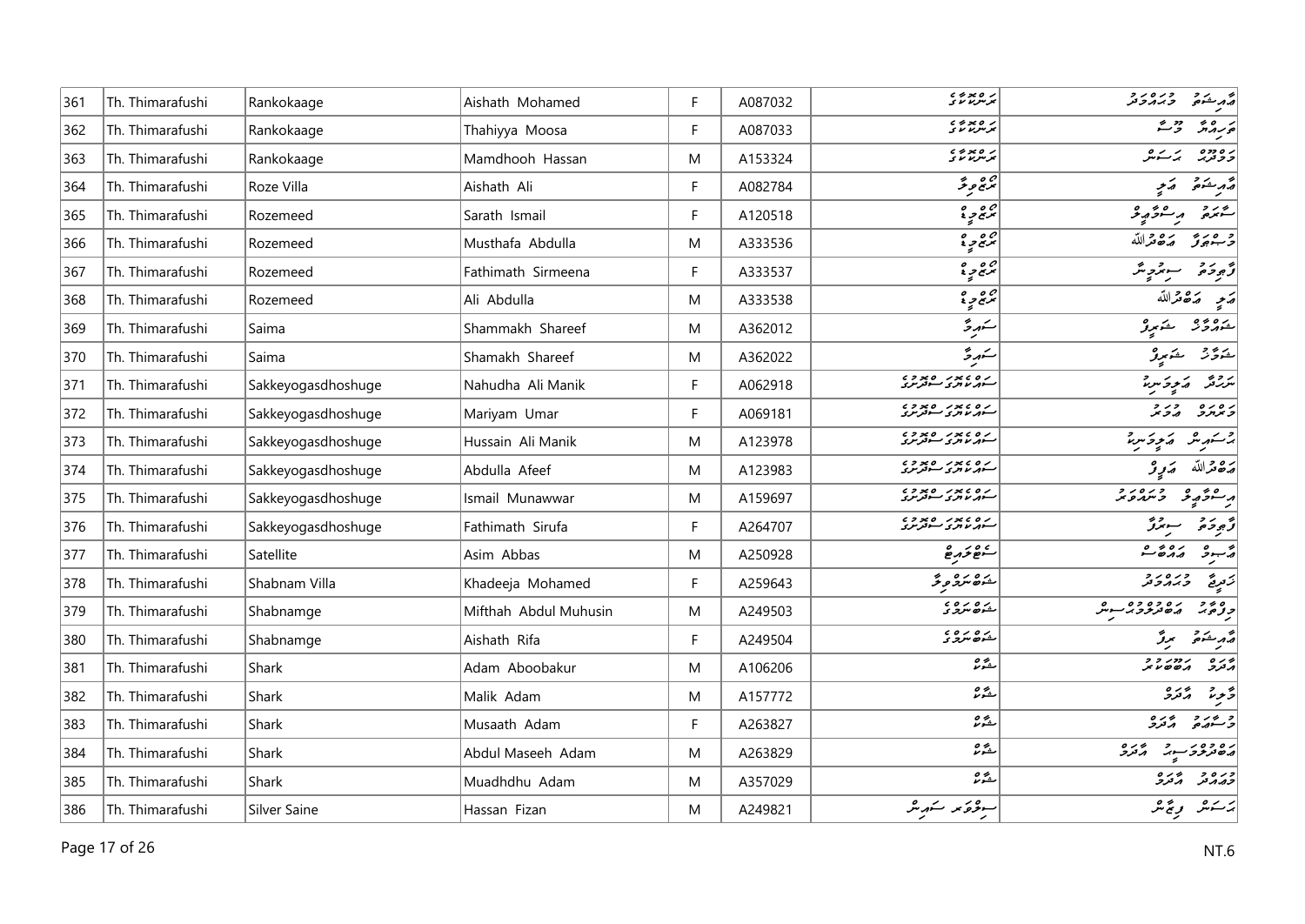| 387 | Th. Thimarafushi | Soasun Villa    | Moosa Ahmed Manik        | M  | A046849 | م مستقرم محمد<br>ا                      | כל המכנקבית                                         |
|-----|------------------|-----------------|--------------------------|----|---------|-----------------------------------------|-----------------------------------------------------|
| 388 | Th. Thimarafushi | Soasun Villa    | Abdulla Faruhaan         | M  | A251924 | <u>شر سەھرىم</u> ۇ                      | برە ترالله<br>ۇ ئرىژىتر                             |
| 389 | Th. Thimarafushi | Sosunge         | Naila Ali Manik          | F  | A073087 | تنكسكرها                                | لمثبر قالم وكالمحارثة                               |
| 390 | Th. Thimarafushi | Sosunge         | Nafia Ali Manik          | F  | A073088 | يشريره بمح                              | ستعرشه<br>ە ئېچە ئىبرىد                             |
| 391 | Th. Thimarafushi | Sosunge         | Ahmed Nasim              | M  | A074169 | <u>م ئەيۋە ي</u>                        | رەرو شەر                                            |
| 392 | Th. Thimarafushi | Sunny Manzil    | Hussain Solah            | M  | A025171 | سە <sub>سرى</sub> جە ش <sub>ەي</sub> ج  | جەسكىرىش سىۋېر                                      |
| 393 | Th. Thimarafushi | Sunny Manzil    | Nooriyya                 | F  | A085171 | سە <sub>سرى</sub> جە ش <sub>ەي</sub> جە | כבי מרי<br>התאמרית                                  |
| 394 | Th. Thimarafushi | Sunny Manzil    | Mariyam Afa              | F  | A264309 | ىكە يېرى <i>خ م</i> ېرىتى ئى            | و ده در و                                           |
| 395 | Th. Thimarafushi | Sunny Manzil    | Ali Anfal Ahmed          | M  | A346718 | سە <sub>سرى</sub> جە ئىرىي بى           | ړې په نوګه په ده د د                                |
| 396 | Th. Thimarafushi | Sunny Manzil    | Fathimath Asfa           | F  | A378171 | سە يېرى ئىرى <i>مى</i> ئى               | أزّوجو أراعق                                        |
| 397 | Th. Thimarafushi | Super Star      | Mamdooha Abdul Raheem    | F. | A114487 | 2 <sub>ن</sub> ۇ برىشقى بىر             | ג ס בב מי ה ס ב ס גם ה<br>ה כ ב ב גורי ה ש בג ה ב ב |
| 398 | Th. Thimarafushi | Udhares         | Mohamed Sarah            | M  | A074154 | ە ئەرىئە ھ                              | وره رو در ده<br>وبردونر سوپر                        |
| 399 | Th. Thimarafushi | Udhares         | Rilwan Ibrahim Manik     | M  | A093503 | د ر ، م<br>مرمر سه                      | رە ئەردىكىرە<br>رە ئەردىكىرىن<br>ىرىشەر ش           |
| 400 | Th. Thimarafushi | Ummeedhu        | Ismail Hassan Manik      | M  | A079753 | پر پر چر                                | وحدثوها المستراد المرادية                           |
| 401 | Th. Thimarafushi | Ummeedhu        | Ali Hassan Manik         | M  | A158726 | ده و تر<br>مرم و تر                     | أوسم بالمستور والمحمد                               |
| 402 | Th. Thimarafushi | Vaadhee         | Ibrahim Zaki Ali         | M  | A046755 | ر<br>ح مرٍ                              |                                                     |
| 403 | Th. Thimarafushi | Vaadhee         | Fathimath Rasheeda       | F. | A087108 | اء<br>حرمي                              | تزود كالمستوفر                                      |
| 404 | Th. Thimarafushi | Vaadhee         | Mohamed Mirza            | M  | A151306 | ر<br>حگمي                               | כנסנכ ביתי                                          |
| 405 | Th. Thimarafushi | Vaadhee         | Aishath Rizama           | F  | A269035 | ر<br>حومر                               | ائی <sub>م</sub> رشتون <sub>د</sub><br>مر<br>برج وٌ |
| 406 | Th. Thimarafushi | Vaadhee         | Aminath Rizma            | F  | A269037 | حٌسٍ                                    | הכיתה תגל                                           |
| 407 | Th. Thimarafushi | Velanbuli Villa | Abdul Samad Abdul Kareem | M  | A077395 | ة كوسة موه محر<br>مركز سقوم محر         | גם כם גגב גם כםגם<br>השנה-יכנג השנגל תב             |
| 408 | Th. Thimarafushi | Velanbuli Villa | Nadheema Abdul Samad     | F  | A159284 | ، ئەسھۇم ئەڭ                            |                                                     |
| 409 | Th. Thimarafushi | Velanbuli Villa | Haseena Moosa            | F  | A269096 | ە ئەسھىرە ئە                            | ائەسەپىر<br>___ ئەسىر                               |
| 410 | Th. Thimarafushi | Velanbuli Villa | Ali Majudhee             | M  | A269101 | ة كوسة مورغ<br>موسية مورغ               | پر په توسي                                          |
| 411 | Th. Thimarafushi | Venus Villa     | Mohamed Ibrahim Fulhu    | M  | A262004 | <sub>جە</sub> بئرىش <sub>ى</sub> رىگە   | כנסנב תפתחברב                                       |
| 412 | Th. Thimarafushi | Violet Villa    | Ali Fahumy               | M  | A087072 | وَرِدْعْ عِرْقَه                        | أة يحتمد وترجي                                      |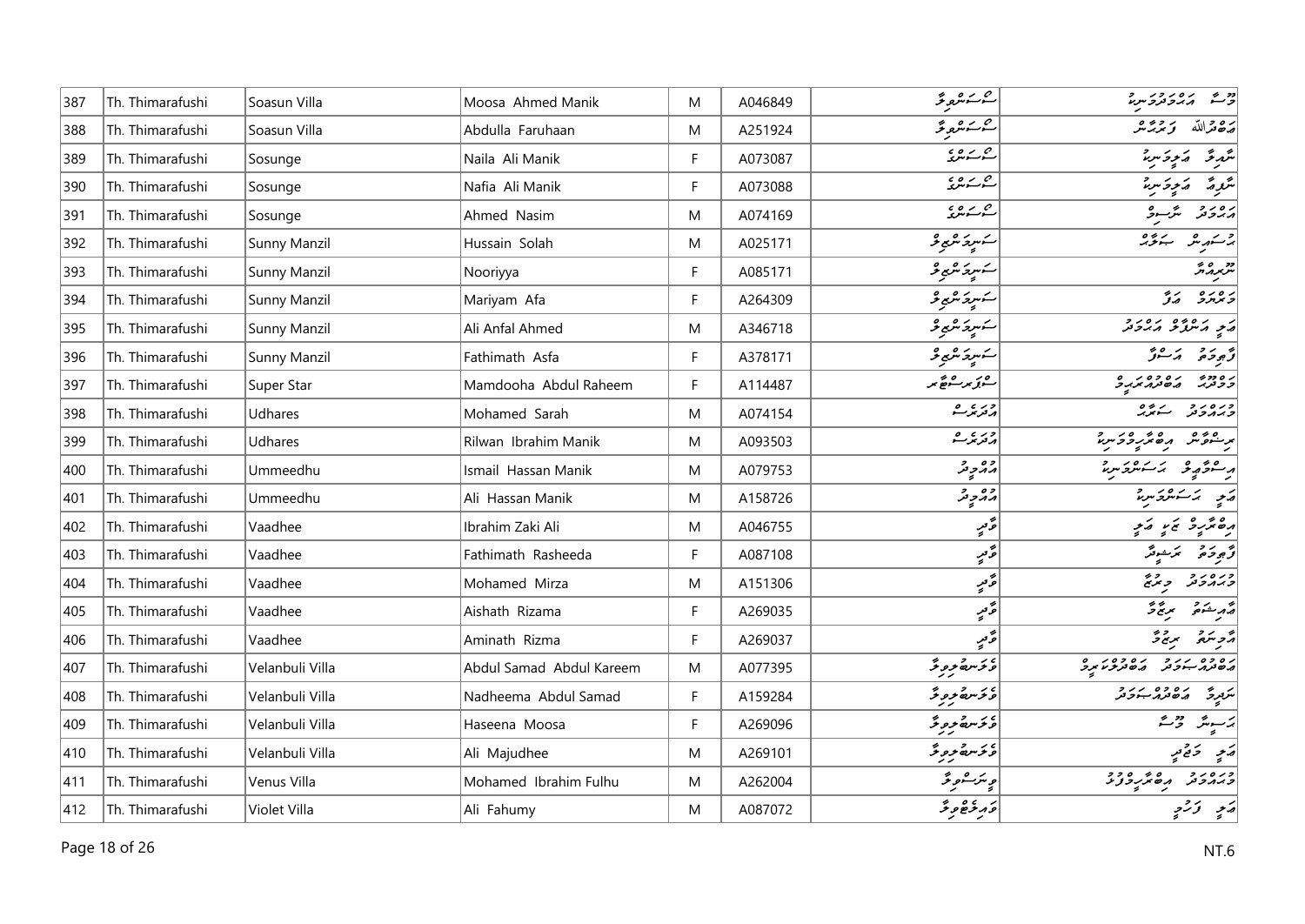| 413 | Th. Thimarafushi | <b>West House</b> | Ali Najeeb     | M | A049478 | ءِ <u>صورتر ص</u>                            | ړَ په سَرَمٍ صَ                                          |
|-----|------------------|-------------------|----------------|---|---------|----------------------------------------------|----------------------------------------------------------|
| 414 | Th. Thimarafushi | West House        | Adam Naveedh   | M | A123979 | ء صوبر دی <sub>ر</sub><br> وسٹی <i>صدر</i> س | پر ره<br>  پر تر ژ<br>سكويتر                             |
| 415 | Th. Thimarafushi | <b>West House</b> | Hussain Nihadh | M | A263857 | ء مصوبر جمعہ م                               | جرىسە مىر<br>سررچمر                                      |
| 416 | Th. Thimarafushi | <b>West House</b> | Nahiz Ahmed    | M | A346935 | ې مەھ ئەجرىيە                                | برورو<br>متزرج                                           |
| 417 | Th. Thimarafushi | <b>White Rose</b> | Salim Ali      | M | A081554 | ئەرەم بىر<br>  ئەرەم بىر م                   | ستمعرش<br>رځمني                                          |
| 418 | Th. Thimarafushi | <b>White Rose</b> | Shain Shareef  | M | A249502 | ئەمرىقىمى <sup>م</sup>                       | ىشەرىش<br>شەمرىر                                         |
| 419 | Th. Thimarafushi | <b>White Rose</b> | Neesha Ibrahim | F | A285438 | ئەرەم ئەر                                    | ەھ ئۈرۈ<br>اسریشہ<br>تو                                  |
| 420 | Th. Thimarafushi | Yaagoothu Villa   | Mohamed Safraz | M | A150377 | پردو و<br>بری می و تخر                       | و ره ر د<br><i>و بر</i> د تر<br>سەۋىترى                  |
| 421 | Th. Thimarafushi | Yaagoothu Villa   | Ahmed Shafeeq  | M | A159766 | پردو و ځ                                     | بروترو<br>شتكوتر                                         |
| 422 | Th. Thimarafushi | Yaagoothu Villa   | Shaayaan Ahmed | F | A249518 | پردو و<br>بری می و تخر                       | برورد<br>ڪرو <i>گر</i> شر                                |
| 423 | Th. Thimarafushi | Yaagoothu Villa   | Aishath Shafza | F | A265513 | پردو و<br>بری می و تخر                       | پر د شو د<br>شتوتر تج                                    |
| 424 | Th. Thimarafushi | Zameen            | Mohamed Nihal  | M | A159924 | $\circ$ $\sim$<br>تخرجيتر                    | و ر ه ر د<br>تربر پر تر<br>سررمو                         |
| 425 | Th. Thimarafushi | Zameen            | Ahmed Nimal    | M | A159925 | $\mathcal{O}$<br>  می حرید                   | پر ۱۹ پر د<br>$\mathcal{O} \subset \mathcal{O}$<br>سروفر |
| 426 | Th. Thimarafushi | Zameen            | Hussain Nihan  | M | A247728 | سے تر سر                                     | جرىسە مەشر<br>سررجمتر                                    |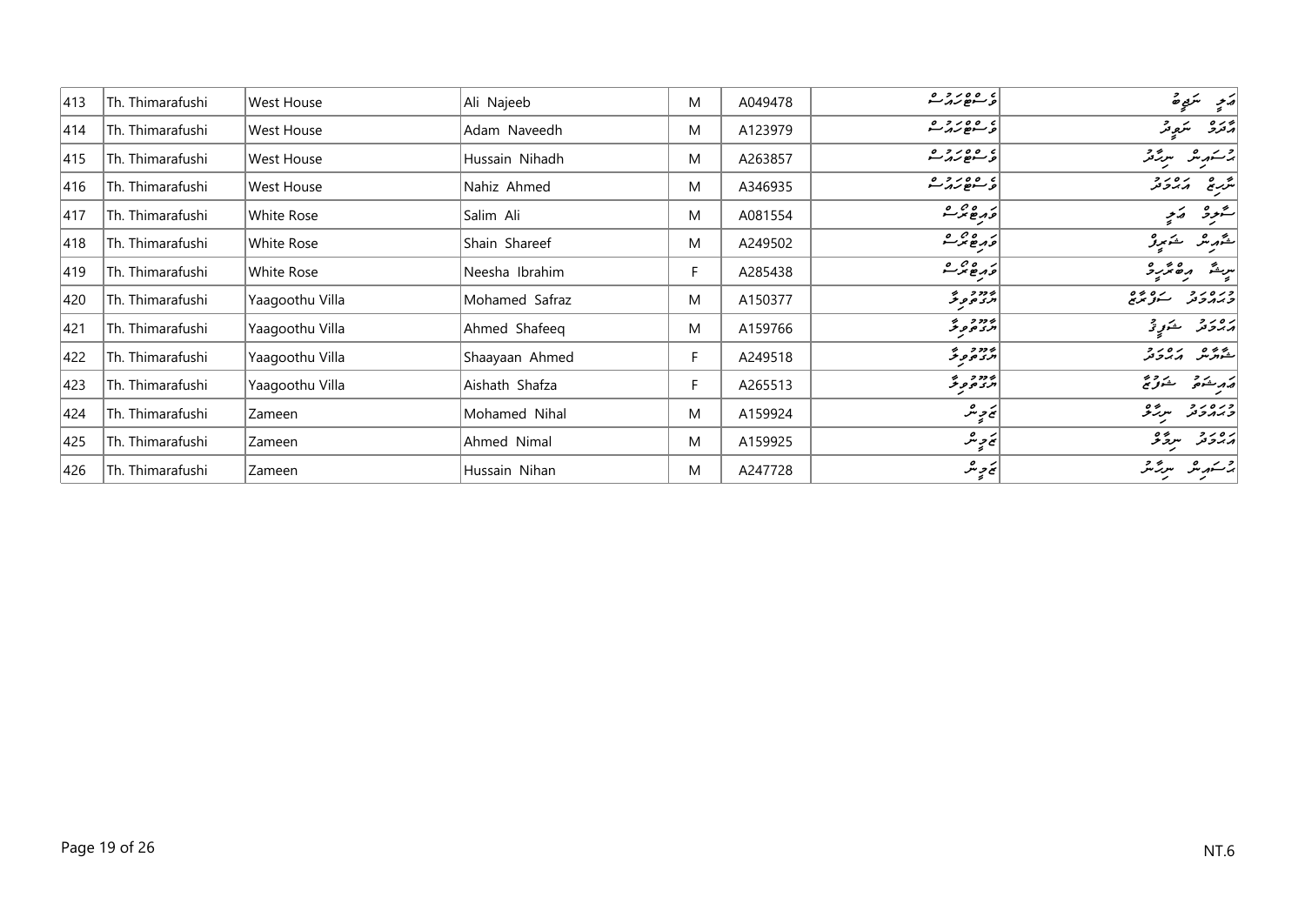## *w7qAn8m?sCw7mRo>u;wEw7mRw;sBo<*

| ' مرمر | 'يئرىثر: |
|--------|----------|
|        |          |
|        |          |
|        |          |

## *w7q9r@w7m>sCw7qHtFoFw7s;mAm=q7w7qHtFoFw7s;*

| يئرمىش: | $^{\circ}$<br>. سر سر<br>$\cdot$ | $\circ$ $\sim$<br>-- | يئرمثر |
|---------|----------------------------------|----------------------|--------|
|         |                                  |                      |        |
|         |                                  |                      |        |
|         |                                  |                      |        |

| يره | $^{\circ}$ | $\frac{2}{n}$ | $^{\circ}$<br>سرسر. |
|-----|------------|---------------|---------------------|
|     |            |               |                     |
|     |            |               |                     |
|     |            |               |                     |

| ىرتىر: | 。<br>سر سر | .,<br>مرسر |
|--------|------------|------------|
|        |            |            |
|        |            |            |
|        |            |            |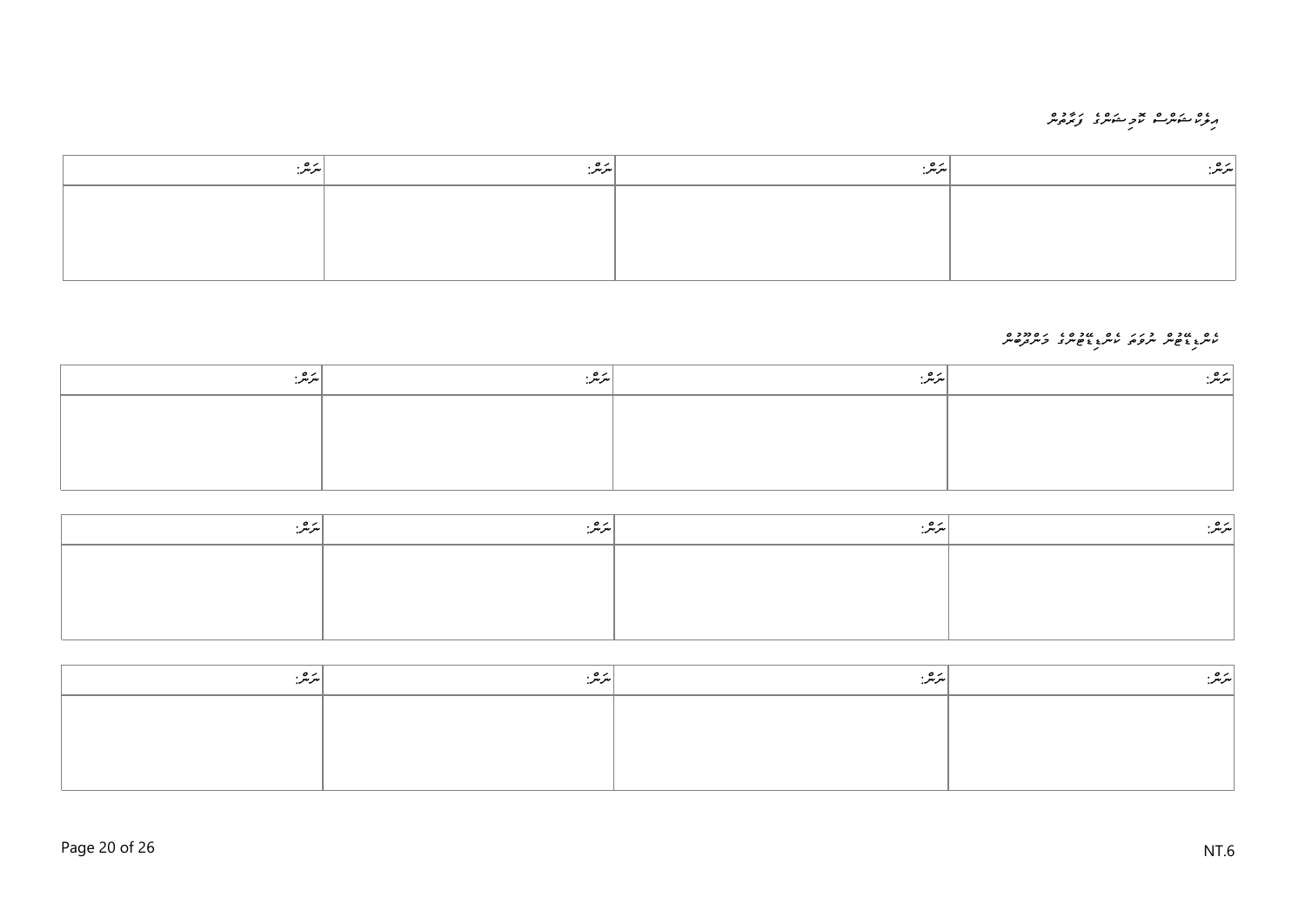| يره. | ο. | ا ير ه |  |
|------|----|--------|--|
|      |    |        |  |
|      |    |        |  |
|      |    |        |  |

| <sup>.</sup> سرسر. |  |
|--------------------|--|
|                    |  |
|                    |  |
|                    |  |

| ىئرىتر. | $\sim$ | ا بر هه. | لىرىش |
|---------|--------|----------|-------|
|         |        |          |       |
|         |        |          |       |
|         |        |          |       |

| 。<br>مرس. | $\overline{\phantom{a}}$<br>مر مىر | ىرىر |
|-----------|------------------------------------|------|
|           |                                    |      |
|           |                                    |      |
|           |                                    |      |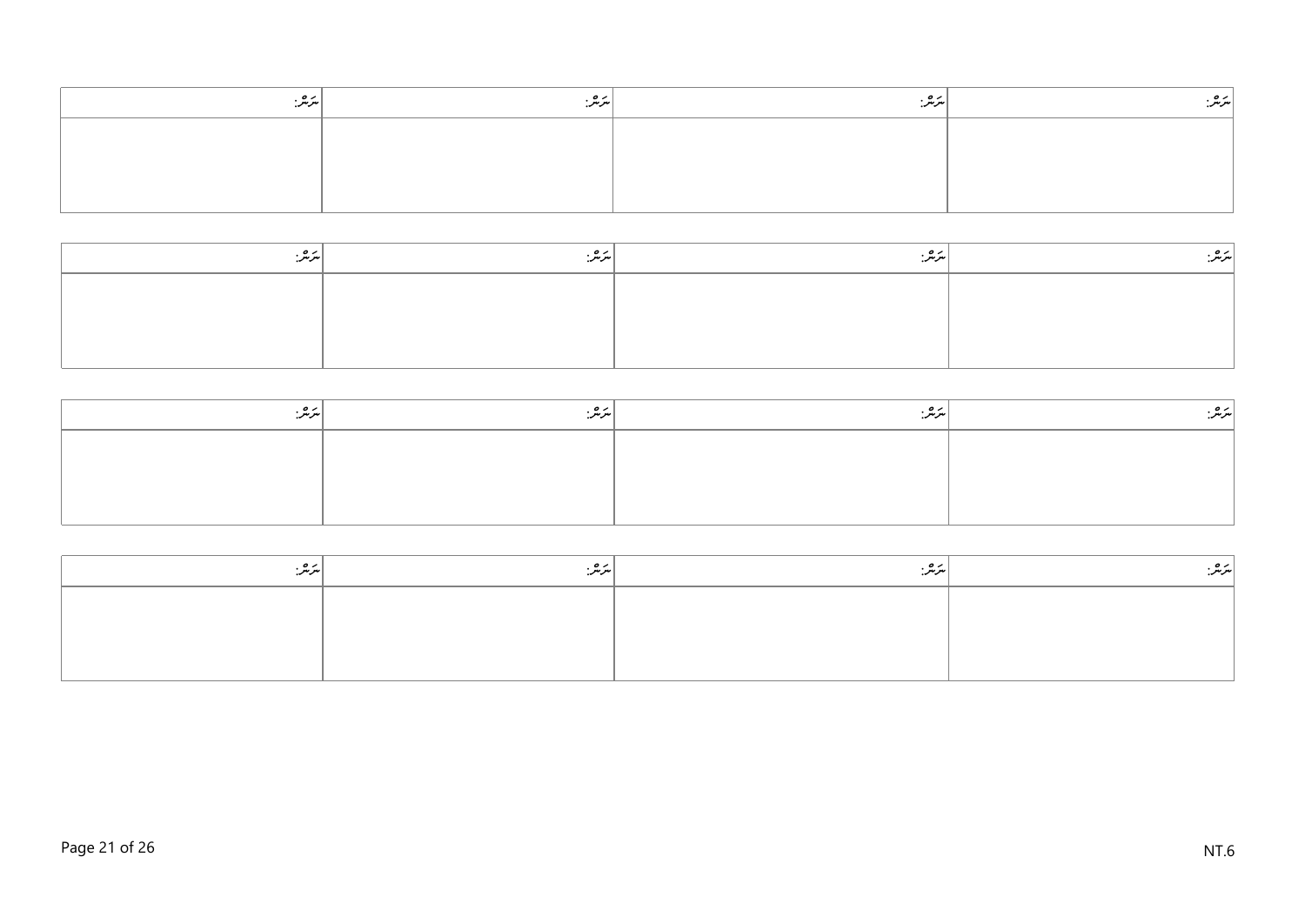| ير هو . | $\overline{\phantom{a}}$ | يرمر | اير هنه. |
|---------|--------------------------|------|----------|
|         |                          |      |          |
|         |                          |      |          |
|         |                          |      |          |

| ئىرتىر: | $\sim$<br>ا سرسر . | يئرمثر | o . |
|---------|--------------------|--------|-----|
|         |                    |        |     |
|         |                    |        |     |
|         |                    |        |     |

| 'تترنثر: | ر ه |  |
|----------|-----|--|
|          |     |  |
|          |     |  |
|          |     |  |

|  | . ه |
|--|-----|
|  |     |
|  |     |
|  |     |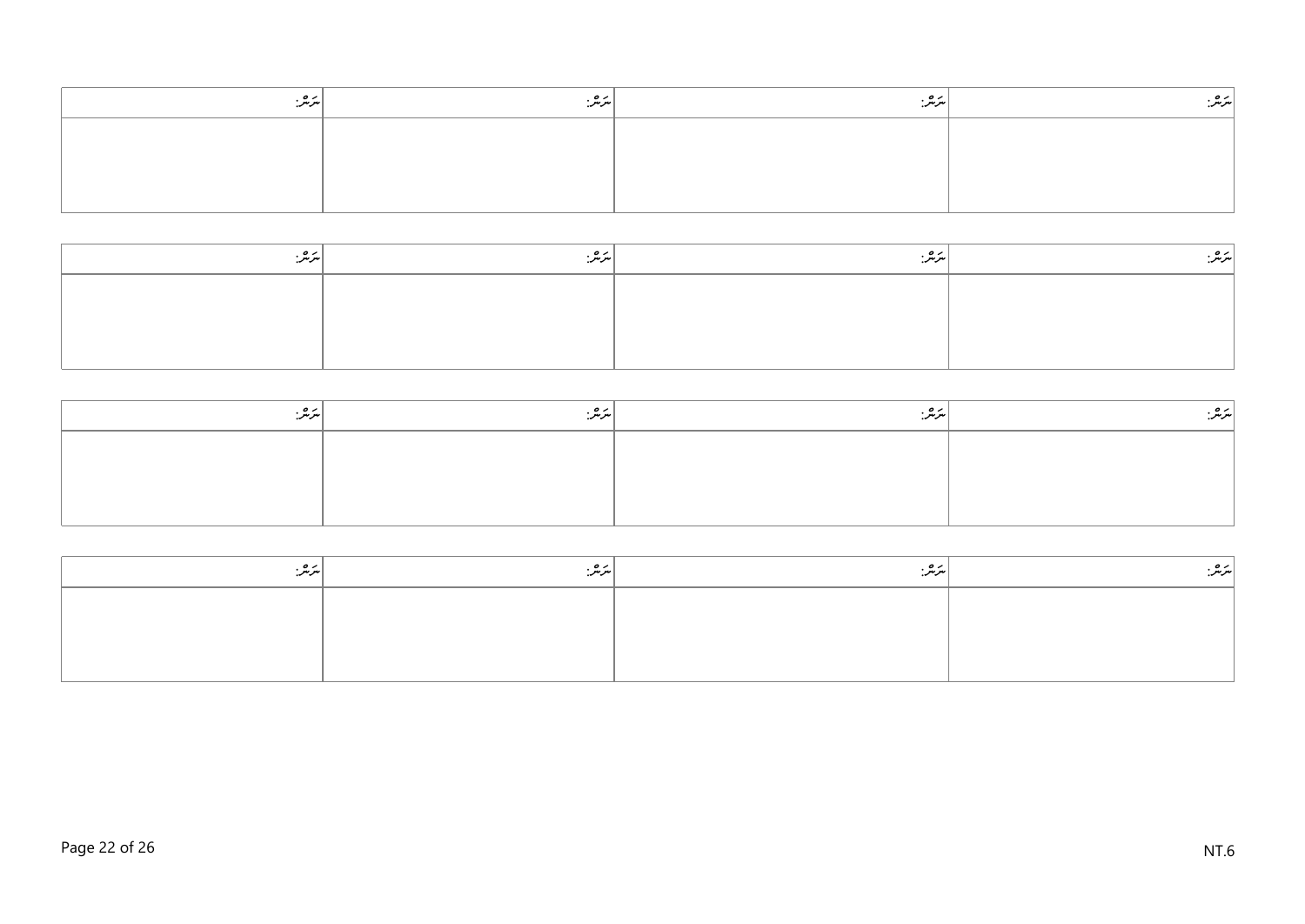| ير هو . | $\overline{\phantom{a}}$ | يرمر | اير هنه. |
|---------|--------------------------|------|----------|
|         |                          |      |          |
|         |                          |      |          |
|         |                          |      |          |

| ئىرتىر: | $\sim$<br>ا سرسر . | يئرمثر | o . |
|---------|--------------------|--------|-----|
|         |                    |        |     |
|         |                    |        |     |
|         |                    |        |     |

| الترنثر: | ' مرتكز: | الترنثر: | .,<br>سرسر. |
|----------|----------|----------|-------------|
|          |          |          |             |
|          |          |          |             |
|          |          |          |             |

|  | . ه |
|--|-----|
|  |     |
|  |     |
|  |     |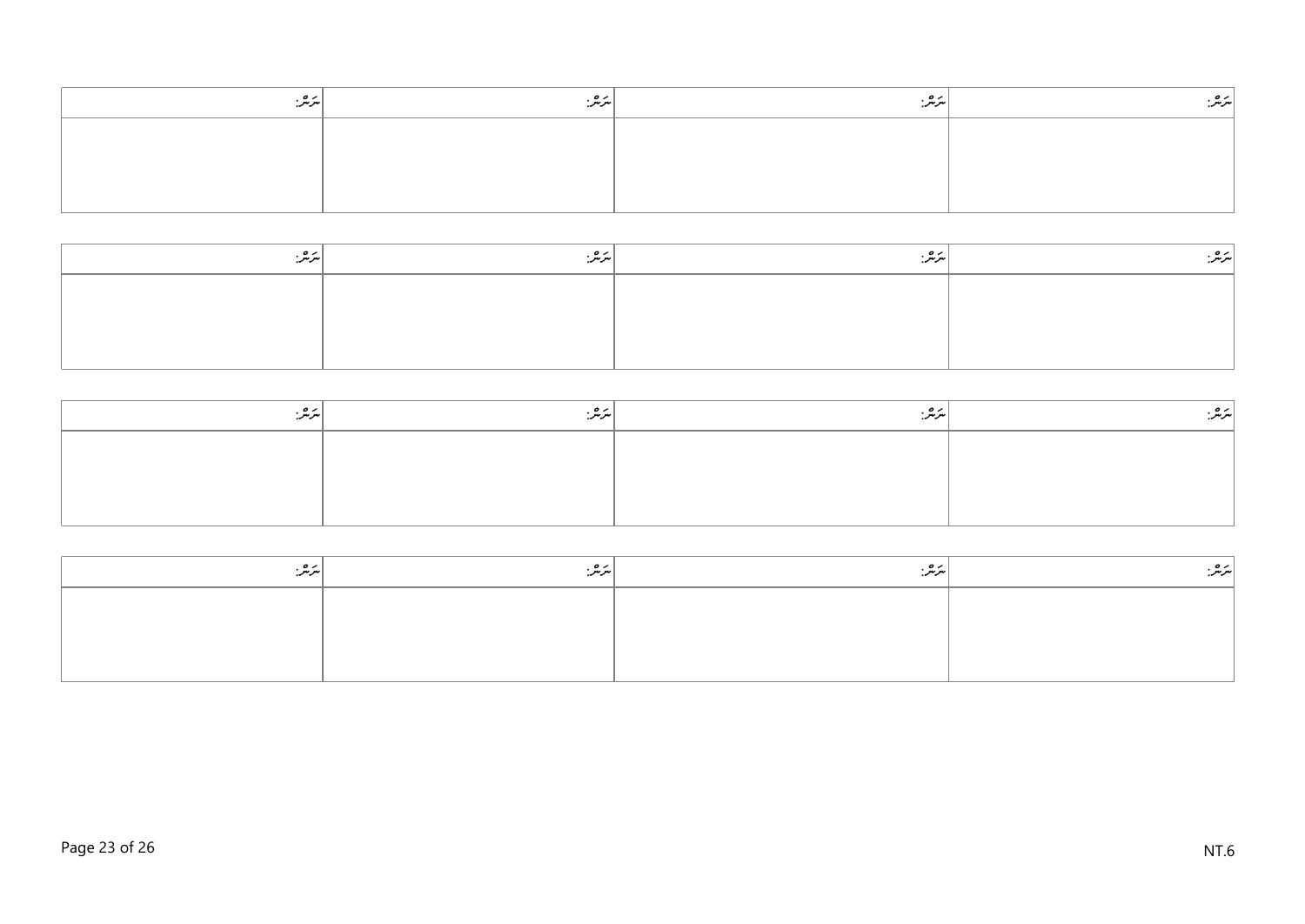| $\cdot$ | 。 | $\frac{\circ}{\cdot}$ | $\sim$<br>سرسر |
|---------|---|-----------------------|----------------|
|         |   |                       |                |
|         |   |                       |                |
|         |   |                       |                |

| يريثن | ' سرسر . |  |
|-------|----------|--|
|       |          |  |
|       |          |  |
|       |          |  |

| بر ه | . ه | $\sim$<br>سرسر |  |
|------|-----|----------------|--|
|      |     |                |  |
|      |     |                |  |
|      |     |                |  |

| 。<br>. س | ىرىىر |  |
|----------|-------|--|
|          |       |  |
|          |       |  |
|          |       |  |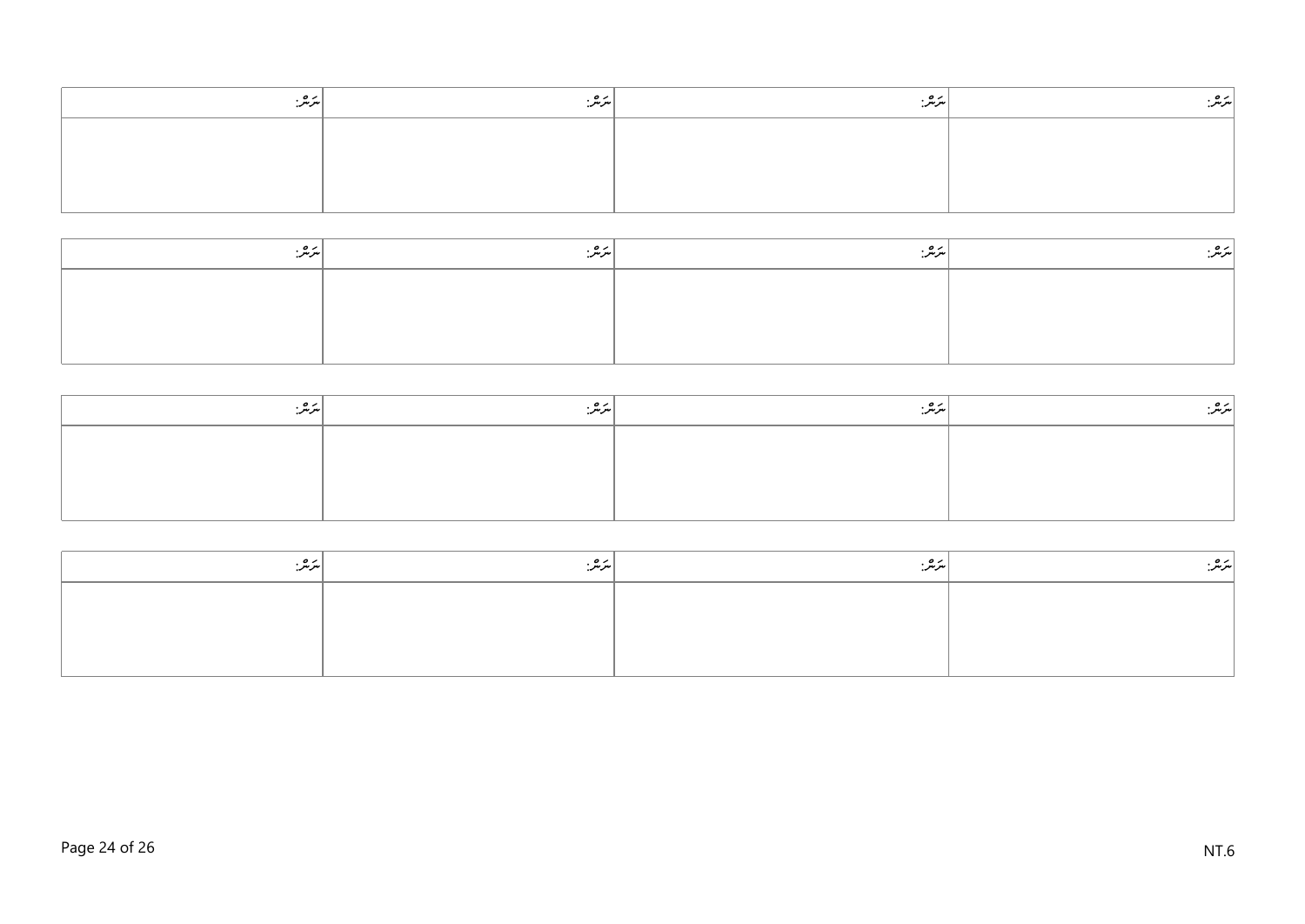| ير هو . | $\overline{\phantom{a}}$ | يرمر | اير هنه. |
|---------|--------------------------|------|----------|
|         |                          |      |          |
|         |                          |      |          |
|         |                          |      |          |

| ىر تىر: | $\circ$ $\sim$<br>" سرسر . | يترمير | o . |
|---------|----------------------------|--------|-----|
|         |                            |        |     |
|         |                            |        |     |
|         |                            |        |     |

| الترنثر: | ' مرتكز: | الترنثر: | .,<br>سرس. |
|----------|----------|----------|------------|
|          |          |          |            |
|          |          |          |            |
|          |          |          |            |

|  | . ه |
|--|-----|
|  |     |
|  |     |
|  |     |